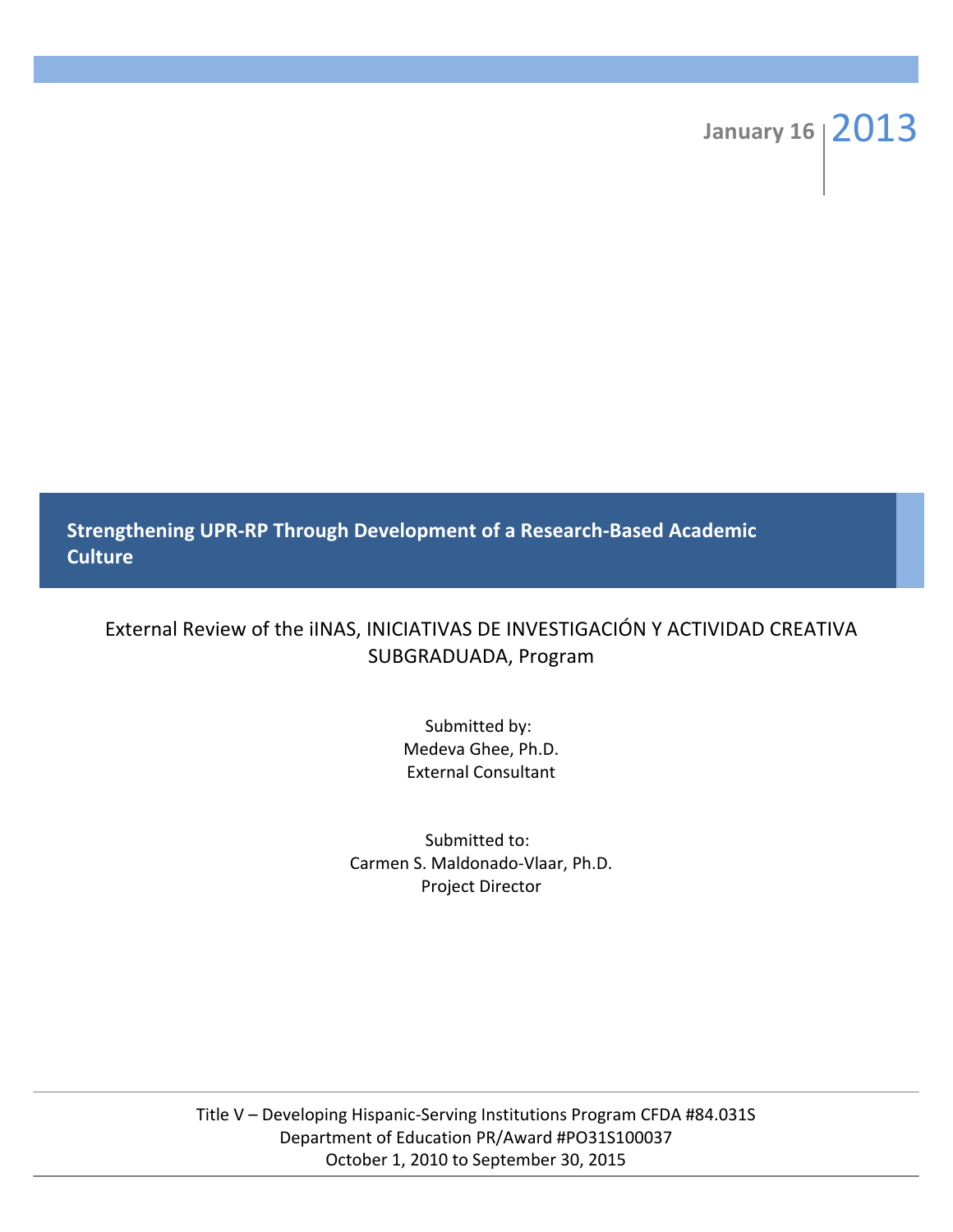# **Table of Contents**

| Appendix 1: External Consultant Meeting Agenda 29 |  |
|---------------------------------------------------|--|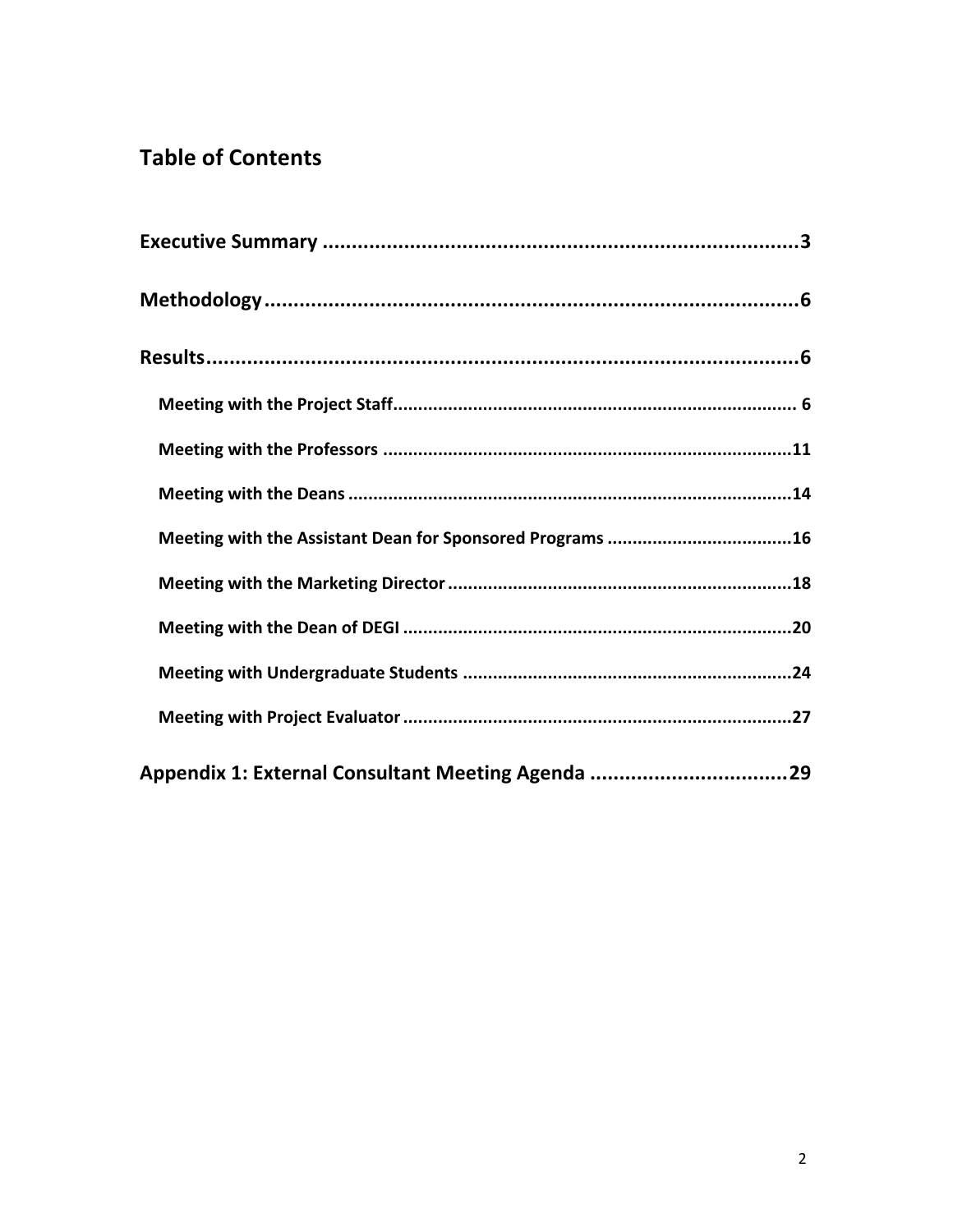## **Executive Summary**

The University of Puerto Rico, Rio Piedras (UPR-RP) campus received funding from the Title V program to expand its research capacity for faculty and students in the Colleges of General Studies, Social Sciences, Education, Humanities and Business Administration. The resulting project, Iniciativas de Investigacion y Actividad Creativa Subgraduada (iINAS), created specific activities over a five year project period that enable undergraduate faculty to engage in research, expand research opportunities for undergraduate students and enhance the institution's grant writing and fundraising capacity. Institutional matching funds supported activities that enabled the participation of the School of Architecture in select iINAS activities in the 2011-2012 project period.

In compliance with the evaluative component of the project activities, the iINAS Project Director invited an external consultant to meet with principal stakeholders involved in the iINAS project in order to monitor activity/strands progress and measure its success. This report includes findings and recommendations corresponding to the second year of the iINAS project.

#### *Summary of iINAS Project Findings and Recommendations*

The principal stakeholders unanimously agree that the iINAS project activities are well organized and are beneficial to the consumers of the mentoring and professional development activities provided by the grant. The efforts of the iINAS project staff are applauded by institutional partners who acknowledge and commend the expert and high quality management of the project activities. The following section highlights recurring challenges and opportunities as well as discusses potential solutions to improve project design and implementation.

*Creating More Effective Communication Among Institutional Partners.* The recurring challenge that became apparent in all discussions centered around a need for greater communication on a more regular basis between the institutional partners involved in the various aspects of project implementation and the iINAS project staff. In many instances, the project staff was unaware of administrative activities related to or supporting the project. There are many examples cited throughout this report that substantiates this urgent need. The first example is evidenced in discussions with the project staff regarding their plans to increase the visibility of the iINAS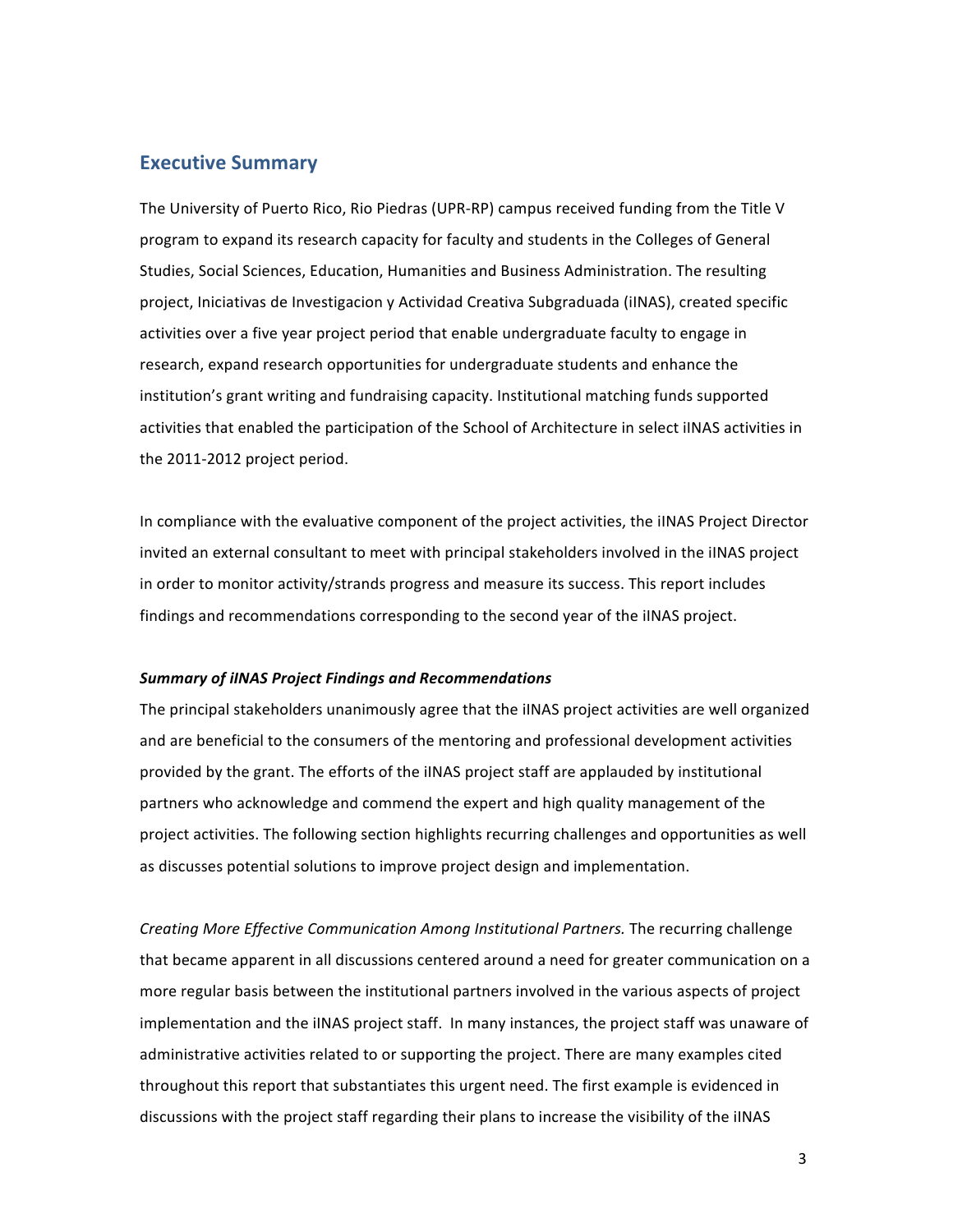Office and its programmatic activities. Some of the ideas of developing brochures and promoting a greater web presence were discussed in a meeting with the Marketing Director during this site visit. The Office of Development, Marketing and Communications has resources to develop these promotional materials. Although the Marketing Director was aware of the iINAS project, she did not have sufficient information to clearly articulate the transformative impact of this project on both students and faculty. The iINAS project staff has the content, data, and access to participants to feature in promotional materials designed to effectively brand the project for the campus community and potential funders. Greater visibility for the campus community would also be accomplished with the establishment of the new iINAS project office. In another example, the iINAS project staff was unaware of any plans to raise \$300,000 within years 3-5, a key strategic goal of the grant. The Marketing Director outlined a comprehensive fundraising strategy (see pgs. 18-19 of this report) to meet this goal. Leveraging resources of the iINAS Office would contribute substantially to these fundraising efforts. Regularly scheduled meetings between the iINAS project staff and the Office of Development, Marketing and Communications would result in the development of an effective publicity and fundraising campaigns that leverage the expertise of both offices and accomplishes the goals of the grant. Moreover, the iINAS project staff indicated that they have limited access to undergraduates to inform them of the programs sponsored by the iINAS project. This presents another opportunity to collaborate more closely with the Office of Development, Marketing and Communications. With regard to the grants management process, the iINAS project staff works closely with the professors as part of the project's faculty initiatives. Greater collaboration with the Office of Sponsored Projects would support the efforts of Sponsored Programs in piloting the GEM system with faculty poised to develop proposals.

Effective communication is a common challenge on many campuses wherein departments are decentralized and autonomous. Leveraging common, web-based applications can help to centralize efforts to ensure constant communication. One tool that may be employed for this project is a shared calendar, such as a Google calendar, wherein all administrative personnel involved in the project would be able to access. This calendar would list the project activities and can be used to coordinate schedules for project meetings and incorporate project deadlines and milestones. These tools would assist in ensuring effective coordination of project activities. Although the use of technology can enhance communication efforts, planning in person

4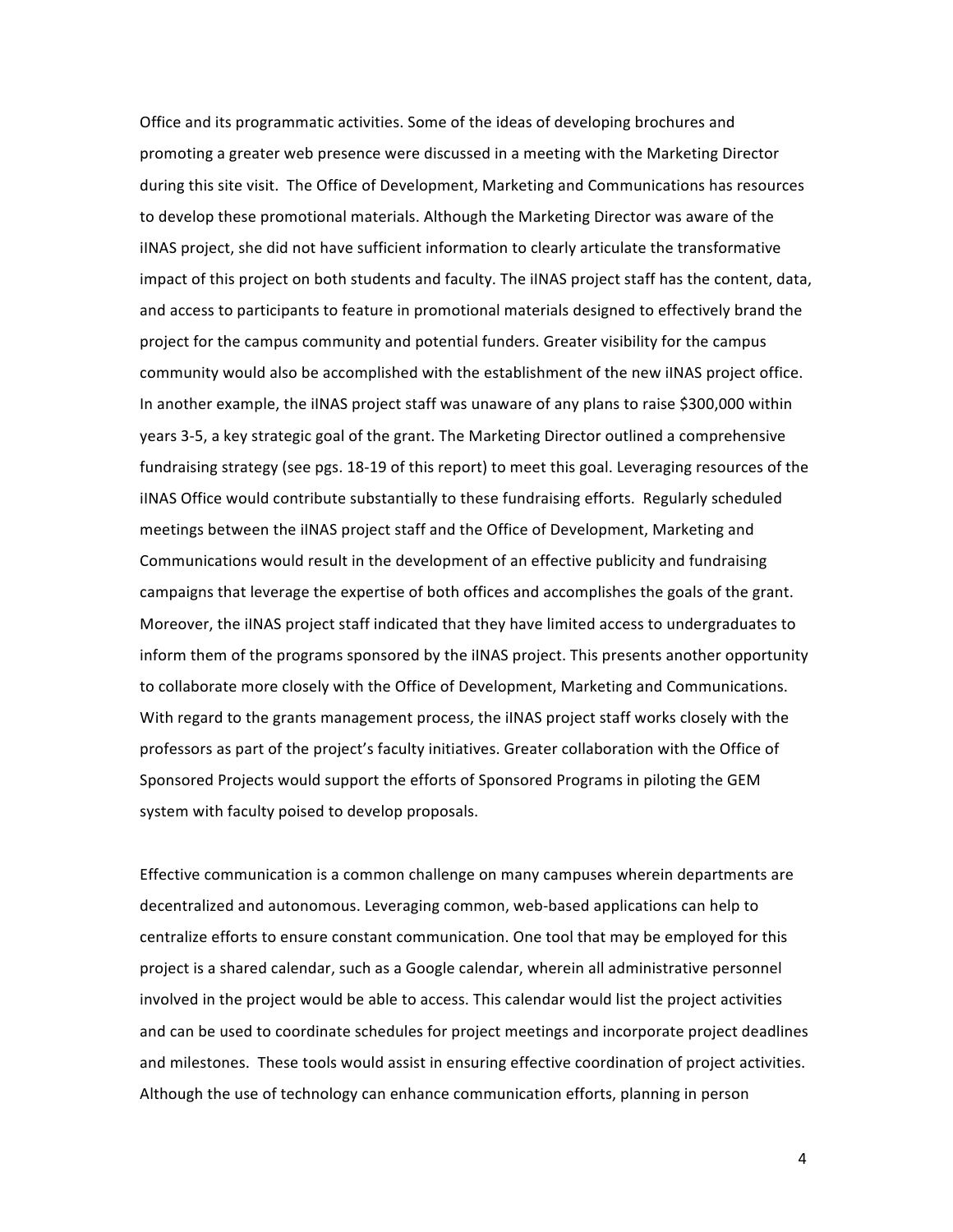meetings are critical and provides opportunities to share information, challenges, and insights that will ensure successful implementation of the project activities.

*Improving the Administrative Infrastructure.* There is a consensus among all institutional partners involved in the iINAS project to review and revamp administrative policies and procedures. Recommendations from the professors proposed leveraging the best practices and lessons learned from the iINAS project staff as a model to inform more effective administrative processes. This would support the Finance Director's efforts to understanding the challenges in order to develop appropriate and relevant strategies that would make the administrative processes more agile.

*Institutionalizing iINAS Project Activities.* As the project is entering the third year of the grant, one of the key issues that was discussed with each stakeholder is institutionalizing and sustaining these efforts once the grant support ends. The consensus is to identify resources to sustain these efforts. As evidenced from the conversations with the Deans, there is a need to develop novel strategies to continue supporting student and faculty initiatives. Based on the discussions, funding is one aspect required to continue these efforts. In many cases, stakeholders cited a need to transform institutional culture to support these activities. Changing the culture requires more opportunities for faculty to work with students, for faculty to develop research proposals and pursue external funding to support their research so that their teaching can be informed by their research. External funding can also be used to support various components of the iINAS project activities.

Faculty Release Time. Various strategies were proposed by the Deans of Colleges as well as the Dean of DEGI in support of release time for research-intensive faculty. Joint discussions that involve institutional administrators implicated in this process would ensure all ideas have been considered to develop informed policies that would benefit faculty and contribute to integrating research in the intellectual infrastructure of the university.

Fostering a Community of Scholars. The iINAS project has developed opportunities for students and faculty to present their research. Recommendations from both students and faculty will enhance this effort by reaching across Colleges to provide networking and scholarly opportunities to ensure students and faculty interact and learn more about the research being conducted throughout the campus.

5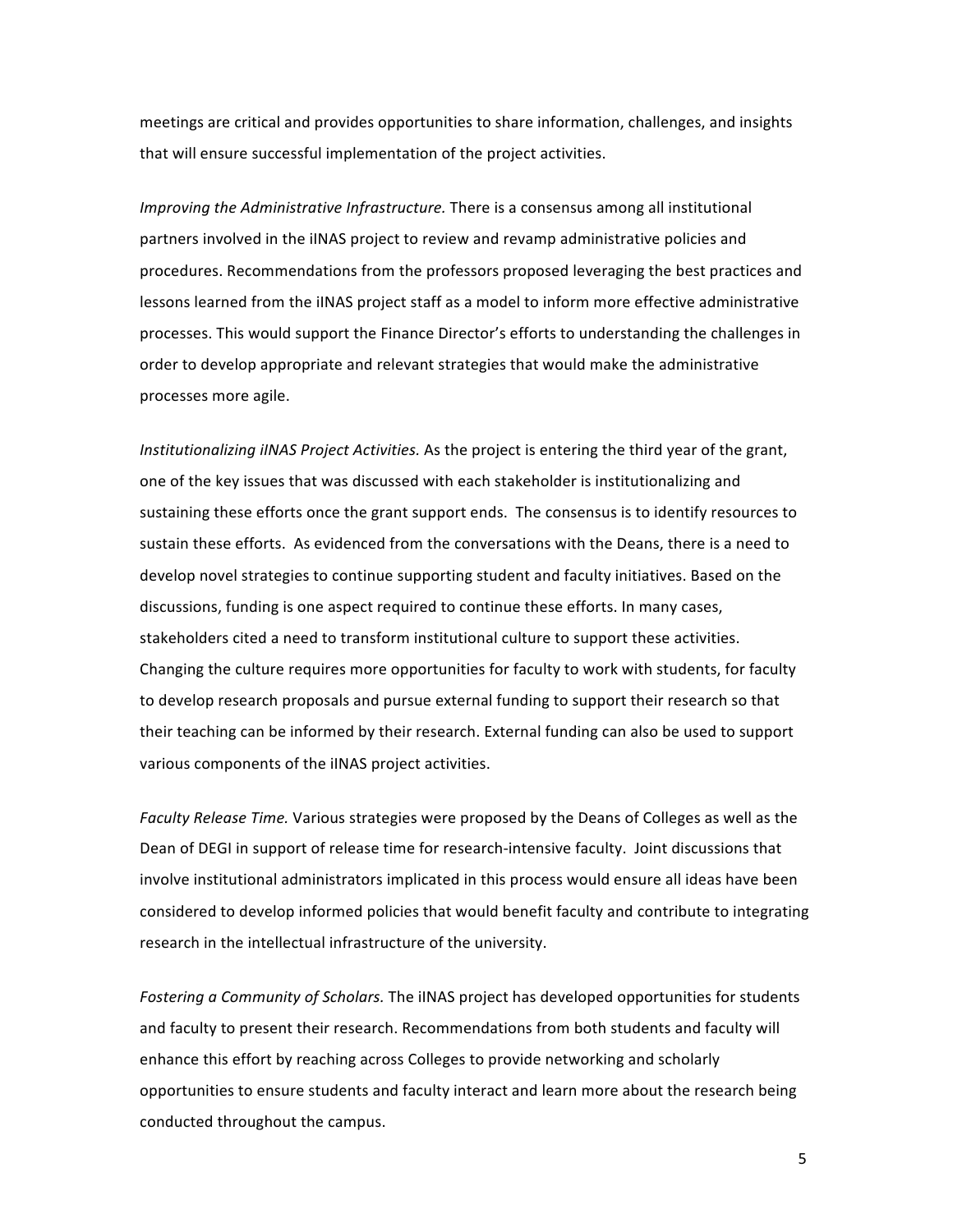## **Methodology**

The purpose of this visit was to gather qualitative data about the iINAS Title V Project from its principal stakeholders. A two-day site visit was conducted on September 12-13, 2012. Interviews were conducted with the project team staff, faculty, administrators and students involved in the iINAS project. A list of the participants is included on the agenda in Appendix 1.

All of the interviews were conducted with permission of the participants. Consistent with practices to protect human subjects, participants were thoroughly briefed on issues of data confidentiality and security. The interviews for each of the stakeholder groups contained openended questions that enabled the external consultant to gather data on important themes and other program-related issues.

In addition to the on site interviews, project documents were reviewed prior to the site visit, which included the grant application, 2011 annual performance report, and the external evaluation report for the first year of the project.

## **Results**

## **Meeting with the Project Staff**

The Project Director, Dr. Maldonado-Vlaar, and her staff provided an overview presentation of the three strands of the project and discussed challenges and support needed to ensure successful implementation of the project activities in subsequent years of the grant. The three project strands are as follows:

- Expanding undergraduate faculty capacity to actively engage in research
- Expanding research opportunities for undergraduate students
- Improve the institution's grant writing and fundraising capacity

#### *Expanding Research Opportunities for Undergraduate Students: Administrative Process*

Ms. Zobeida Perez, the Project Administrative Coordinator, described the administrative scope of the project. In Ms. Perez's presentation, she outlined a comprehensive task list that spans all of the project activities. The accomplishments reported reveal a level of efficiency, quality customer service, and accurate data gathering.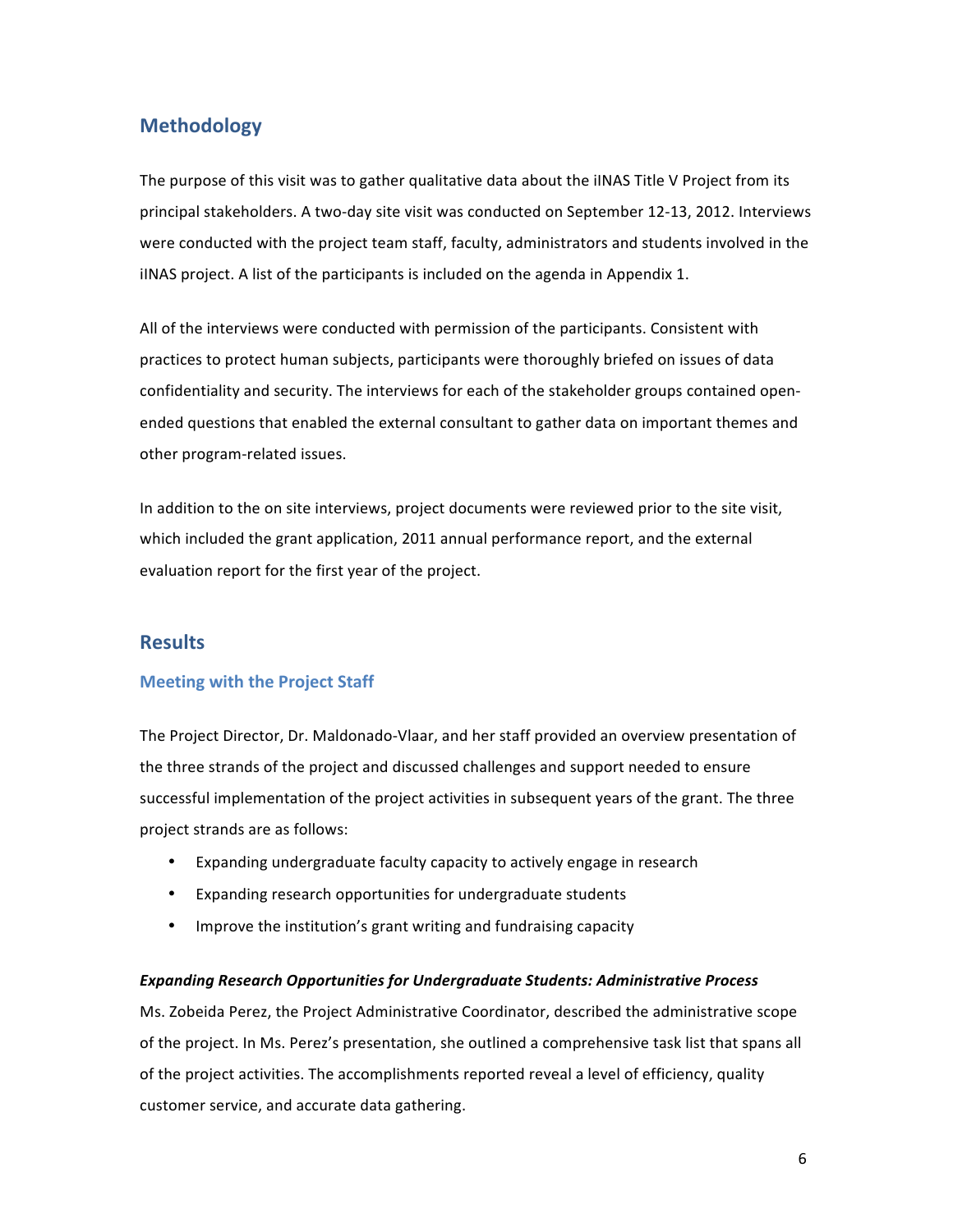## **Expanding Undergraduate Faculty Capacity to Actively Engage in Research**

Dr. Aurora Lauzardo, Faculty Initiatives Coordinator, described multiple initiatives to effectively engage faculty in research and infuse research practices into the undergraduate curriculum. The various activities that have been implemented for faculty in 2011-2012 include:

- Summer Research Fellowships
- Integration Seminars
- Summer Research Institutes
- Faculty Workshops (Research Capacity Enhancement Training)
- Research, Discovery, and Innovation Seminars
- Additional Activities: Travel journals; Lectures; Radio interviews

The results of the faculty initiatives were detailed in the presentation. Dr. Lauzaudo described a multi-faceted approach to recruit and engage faculty from the specific Colleges. One approach that has been successful is the "coffee meeting" which provides an opportunity for faculty to learn about the various activities in an informal setting. In addition, follow-up communiqués were made to ensure faculty awareness and participation in the specific initiatives. Of the faculty initiatives, the Research Capacity Enhancement workshops were not well attended. Surveying faculty would provide useful information as to potential challenges that prohibit faculty from participating in these workshops and would inform the development of future plans for years 3-5 of the project period. Pre- and post surveys of the faculty initiatives would also help to gauge expectations and determine whether they were met to monitor the quality control of the programmatic and logistic components of the faculty initiatives.

#### *Expanding Research Opportunities for Undergraduate Students*

Dr. Ana Isabel Alvarez, Coordinator of the Undergraduate Student Initiatives, described the mission and vision of the student component of the project activities. The objectives outlined in the presentation include:

- Developing a databank on resources for research and creative activity (2010)
- Offering at least eight workshops on research and creative activity each academic year (2010-2015)
- Establishing the Scholars in Residence Program (SR) (2010-2015)
- Establishing the Summer Research and Creative Activity Internship (SRCAI) (2012-2015)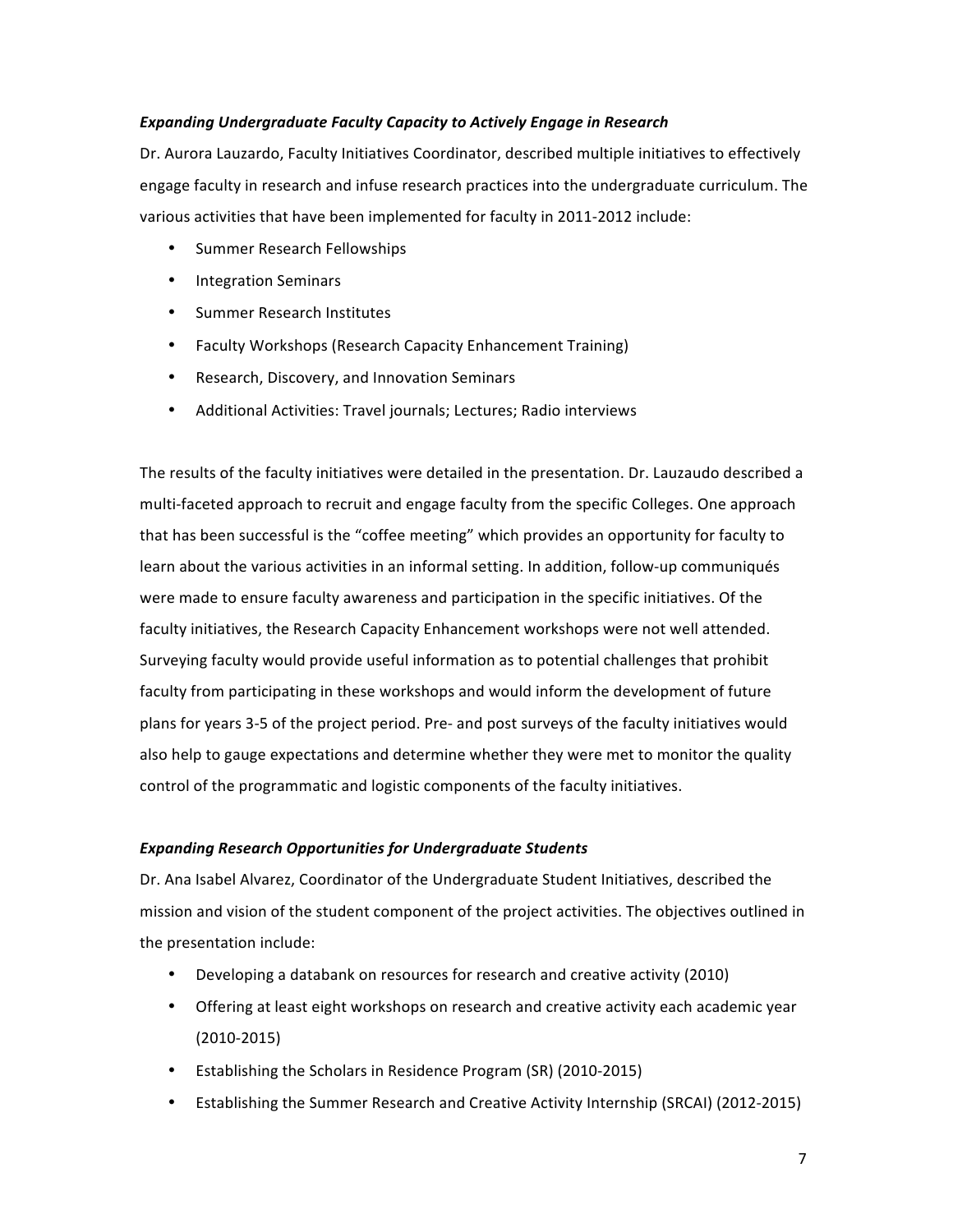- Establishing an online journal for publication of undergraduate intellectual works (2013)
- Organizing an Undergraduate Research and Creative Activity Symposium (2013 & 2015)

*Student Workshops.* The outcome and evaluation data of the workshop activities indicate that the project goals are being met and student participant satisfaction scores affirm that the workshop topics, included in the presentation, are of value as evidenced by satisfaction scores ranging from 82% (October 17 Orientation) to 96% (Letter & Statement Workshop). The satisfaction data are displayed in aggregate. Additional analyses that disaggregate the data by College may shed some light on the differences in attendance at the various workshops and inform the development of new workshop topics of interest to students. Open-ended questions would also solicit ideas for new topics to incorporate in subsequent years that may be more suited to students from specific Colleges. The varying participation data warrant future discussions on ways to increase student attendance in the workshops.

The Scholars in Residence Program and Summer Research Experiences. These programs are well defined and provide unique opportunities for  $(1)$  students and faculty to engage in research;  $(2)$ students to meet regularly to discuss topics relevant to the research process; and (3) students to present their research at conferences internal and external to UPR-RP. One challenge cited included developing a sense of belonging among a special cadre of students from very different disciplines to develop a sense of connectedness among the students and ultimately a peer support group. Another issue to be addressed relates to the pre and post evaluations, wherein observed with the regarding the Did not see change in change in knowledge during. Students indicated that they knew concepts that they didn't really know;

*Online Journal.* Plans are underway to ensure the successful implementation of the online journal. Dr. Alvarez has begun consulting with experts and researching and identifying content. Future tasks are clearly articulated and the first online journal is scheduled to be published December 2013. One issue to be addressed is that most online journals are STEM-focused. This journal needs to be multidisciplinary. Dr. Alvarez cited the Honors Program as having an online multidisciplinary resource that could be useful in the development process of the online journal.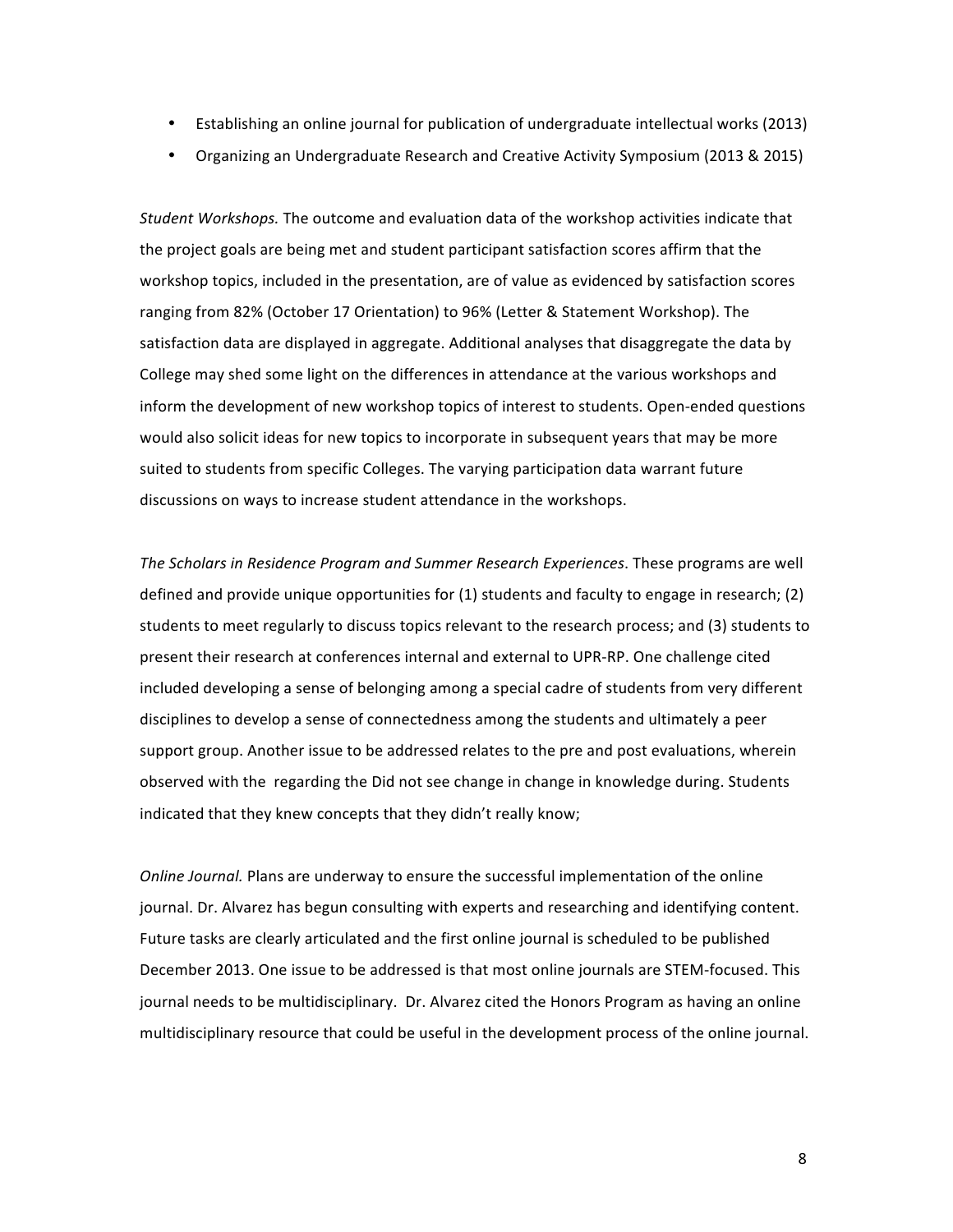*Undergraduate Research and Creation Colloquium.* Dr. Alvarez presented plans for the multidisciplinary colloquium that would span one and a half days. Two-three internationally renowned keynote speakers would be invited. The colloquium would also include a competition by disciplines. Dr. Alvarez is also considering publishing awarded works in the online journal. The tentative timeframe for the colloquium is March, 2013. One of the frustrations cited during the discussion of this initiative is the limited access the iINAS project staff has in communicating events to the undergraduates.

*Publicity and Orientation Activities.* The iINAS project staff expressed the need to have more exposure and not just by the project personnel. Toward this end, Dr. Alvarez reported on activities to publicize and orient the campus community about iINAS project activities, which includes: 

- Developing brochures of student initiatives
- Developing application forms, instructions, evaluation instruments for applications, evaluation instruments for each program and each event, evaluation instruments for mentors and students
- Organizing orientation events for deans, faculty, and students about initiatives
- Developing and distributing posters and flyers for iINAS workshops
- Planning orientations on how to apply to the initiatives

#### **Strengthening Institution's Grant Writing and Fundraising Capacity**

The project staff indicated that the pre- and post-award management was localized with the DEGI and the Office of Sponsored Projects. Although, the project team is working closely with faculty to encourage them to develop proposals, they expressed concern that they have not been involved in the planning of activities associated with the grants management process. Further, at the time of this visit, the project staff has not been involved in the planning process of the fundraising initiative to raise \$300,000 between years 3-5. The project staff expressed frustration in not being able to contribute input on key components of the grant.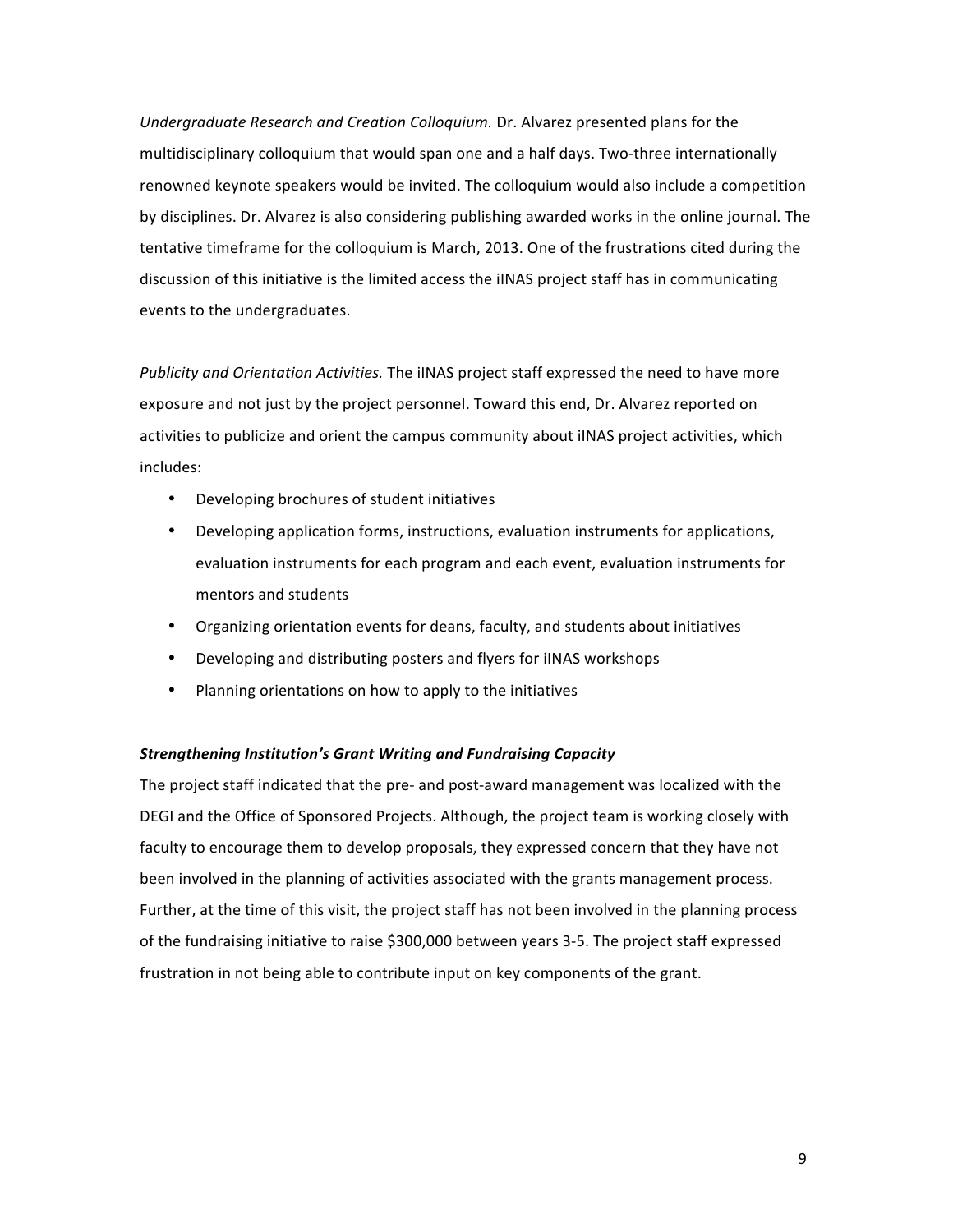The project staff detailed the challenges encountered during the implementation of the project activities to date.

- Lack of office space for the iINAS staff
- Unwillingness of the UPR-RP administration to accept electronic signatures of nonresident invitees in order to process travel requests and direct payment contracts prior to the scheduled event.
- Lack of priority order assignment of documents sent for approval at the DEGI.
- Lack of effective communication between the DEGI administrative staff and the project staff
- Extremely bureaucratic process to request meeting rooms in the UPR-RP campus.
- Lack of personnel in the DEGI that is knowledgeable in external funds and grants administration
- The UPR-RP fiscal year-end process is in June and affects the student participant stipend check requests
- Administrative structure requires multiple signatures and approvals. Expect postmanagement to be more agile; require less approvals
- Visibility
- Lack of appropriate personnel on technology- Web page for iINAS
- Lack of direct on line contact with student population
- Faculty members' inertia
- Lack of projection and presence at campus level by higher level administrators

Despite the challenges, it was clearly evident from this visit that the project staff is passionate and extremely committed to this project. Comprehensive programmatic evaluation components are in place to allow for ongoing improvements to project design and implementation. The project staff is forward thinking in their planning and manages to overcome institutional challenges to ensure the successful implementation of the project activities.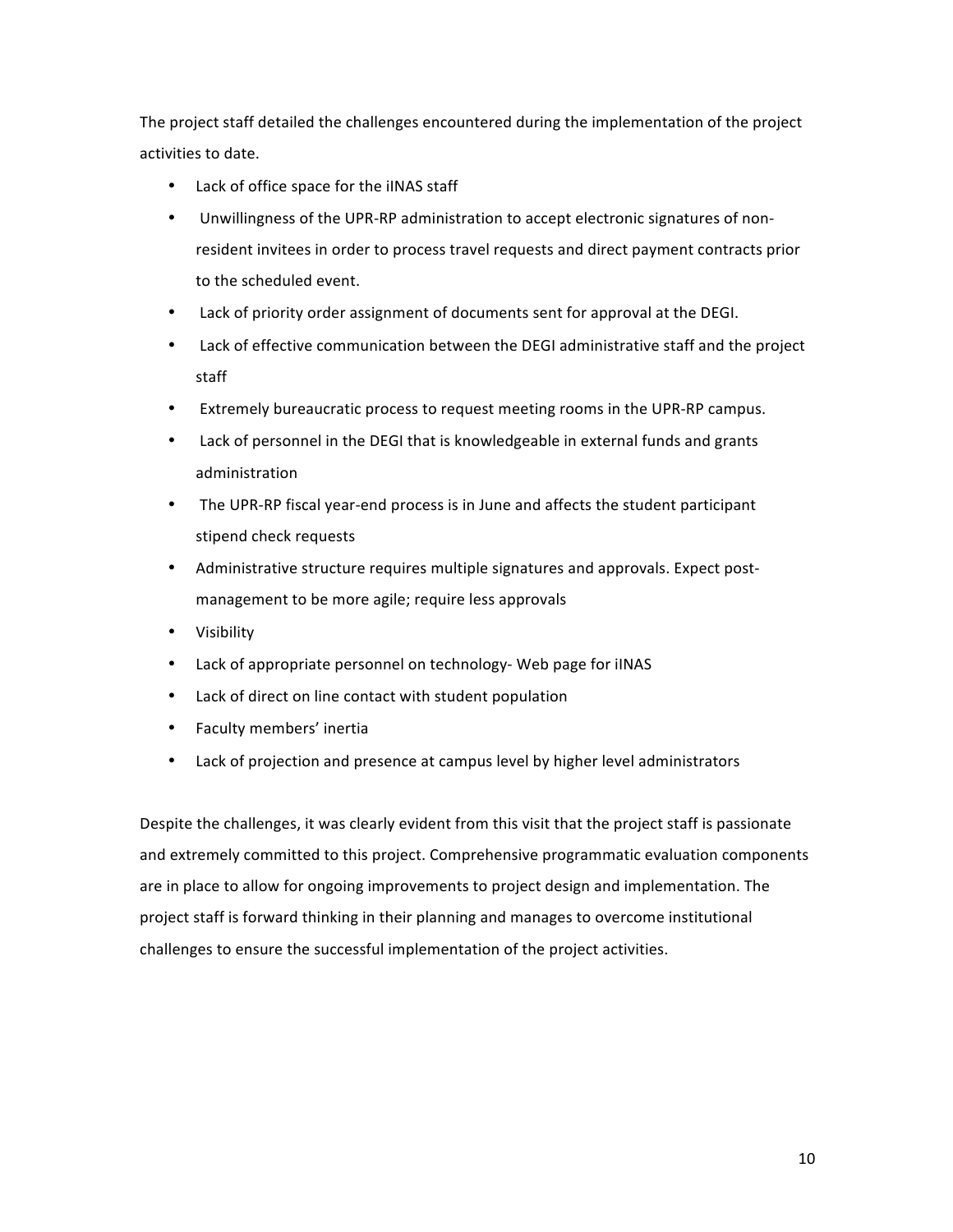#### **Meeting with the Professors**

The iINAS project provides a variety of activities for professors to enhance their scholarship and research capacity. The activities that were implemented at the time of this site visit include the Faculty Summer Research Institute and Faculty Summer Fellows Program. The Colleges that participated in these activities included General Studies and Social Sciences. The professors who participated in this interview represented the following Colleges: General Studies, Social Sciences, and Architecture.

#### *Advantages of the Faculty Initiatives*

The majority of the professors participated in the Faculty Summer Fellows Program. All in attendance commented on the important benefits this program provided for their research and teaching. For one professor, the Summer Fellows Program provided access to materials that were not easily accessible in Puerto Rico. The materials were incorporated in the professor's research and teaching. Further, the materials acquired will become part of a larger research center that will enable students to benefit from the documents in the future. In other instances, this support helped to bring scholars from other countries to Puerto Rico to participate in seminars and workshops and initiate the development of an international group for research collaborations in a wide variety of academic disciplines.

One professor commented on the support from this program to create a Biocomplexity Transdisciplinary Research Institute that has assembled scholars from various Colleges within UPR and from other institutions. The initial support from the Faculty Summer Fellows Program was important in that it was a good step towards institutionalizing the research in Puerto Rico. The professor is in the process of submitting other research proposals to sustain the Institute.

Two professors reported receiving mini grants that have been beneficial in incorporating their research or materials obtained from external sources to incorporate in their courses, which creates a culture of research based learning.

Another advantage articulated in this meeting is that the iINAS project staff organizes meetings that enable the professors to network and get to know each other.

11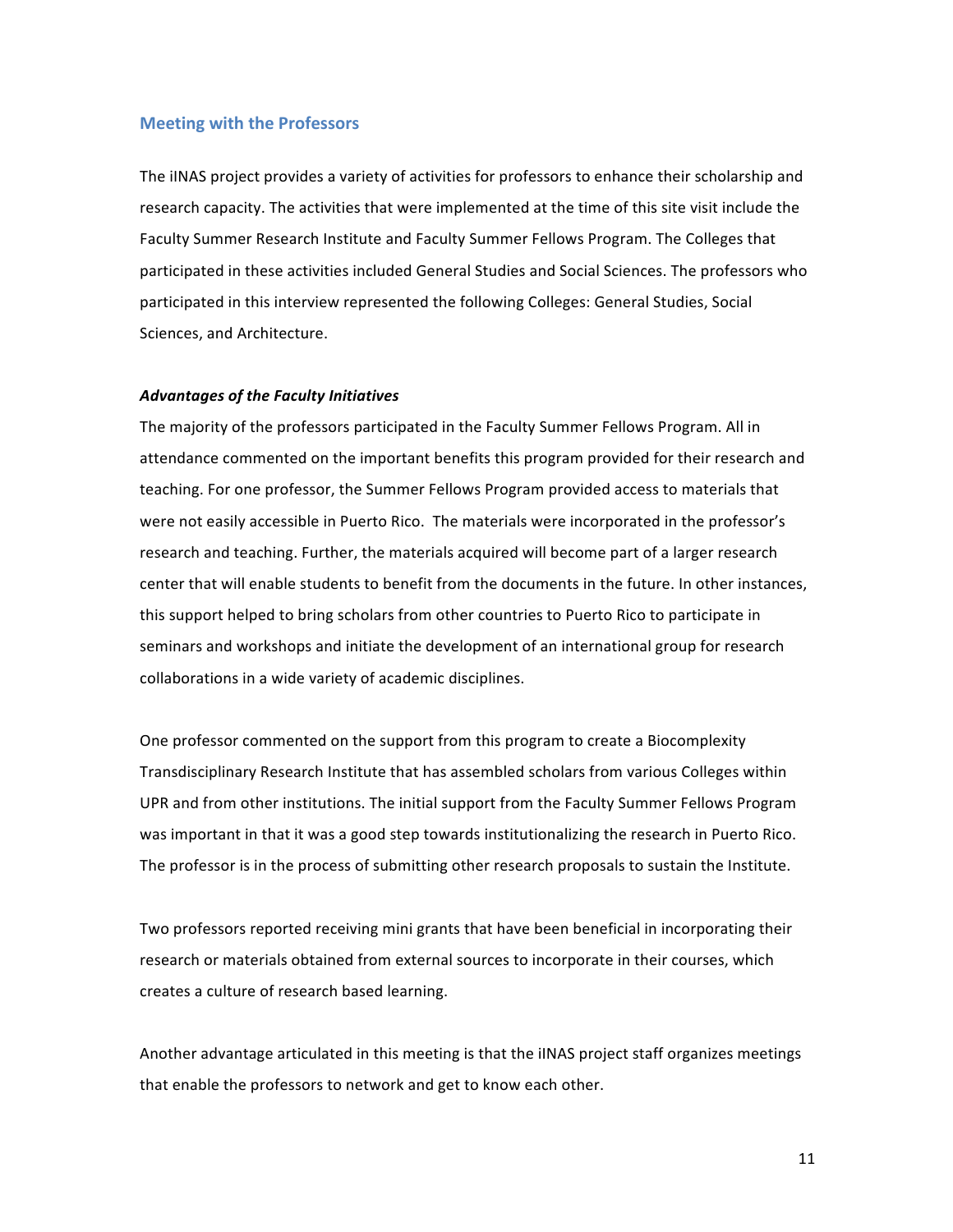The professors appreciated the specific structured activities of the summer research grant and seminars, which were described as "*inviting activity and evoking an interest*." The structure of the summer seminars gave professors an opportunity to read and prepare and afforded time for them to discuss scholarly issues. The summer research grant and seminars empowered professors to link their research with their teaching.

#### *Challenges with the Faculty Initiatives*

- Professor from the Faculty for General Studies expressed challenges regarding the expectation to conduct research because there are no research labs and no funding to support research.
- Professors appreciated the mini grant that enabled them to pursue their research in resource-rich environments. The challenge is that the professors, given their teaching loads, described as  $\sim$  4 courses per semester and student advising/mentoring responsibilities, have limited time to apply the research and resources obtained over the summer.
- Professors were unaware of their peers who participated and benefitted from the summer research faculty program.

#### **Feedback from the Professors to the iINAS Project Staff**

The discussion revealed that the iINAS project has been important in exposing students to a culture of research. As a result, students are eager to have more professors who could act as mentors for their research. Further, the professors noted that the project activities have been effective in separating the intellectual and research activities from the expectation that all work has to be remunerated. According to the professors, students are more willing to engage in research projects of their own apart from the fact that they have been in work-study. Thus, the iINAS project has been successful in inspiring students to activate their research and intellectual skills.

The professors provided complimentary remarks regarding the project team's ability to manage the initiatives. The professors acknowledged that the project team has to deal with "a lot of bureaucracy in the university that needs to be addressed by the institution."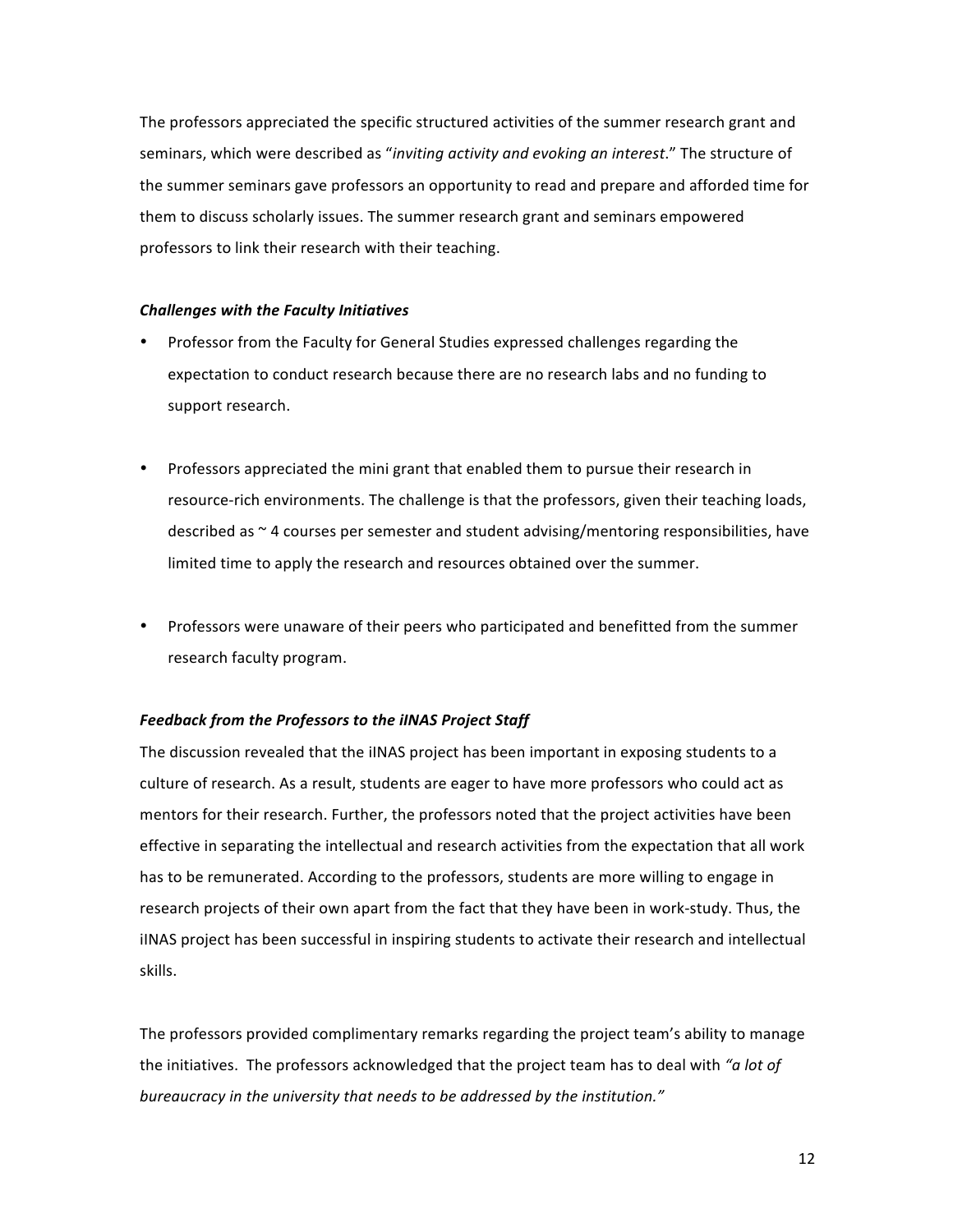- One professor indicated "the project team was very supportive and diligent in the face of a bureaucratic process in order to provide the service that was needed to ensure successful implementation of the project activities."
- Another professor stated that the "iINAS administrative group is extraordinary, *consistently dedicated to facilitating faculty research, eliminate bureaucracy; they're brilliant."*
- *"iINAS* has been a discovery; personnel has been so efficient, which allows the professor to concentrate on the intellectual and research work."
- One professor commented that the "Rift between teaching and research is a total disaster. There is a need to revitalize the link and iINAS is compelling in that sense."
- *"This program shows that it is possible to work with a more flexible and agile administrative system.* It's not a question of money but a question of organization to *make the development of work more viable. The iINAS project serves as a model for an effective administrative structure."*

#### *Recommendations from the Professors*

- **Sustainability.** Assign resources to ensure faculty initiatives are institutionalized. This is necessary to support and maintain the intellectual infrastructure of the university. Institutionalizing of research structures, such as the Scholars in Residence would strengthen students to become the next generation of professors.
- **Institutional Culture.** There is a need to transform institutional culture: slow bureaucratic culture. Professors recommend using iINAS as a model to reorganize the administrative procedures in the university.
- **Professional Development.** Professors would like to participate as an evaluator for student proposals. In so doing, they proposed developing workshops for professors to obtain a greater understanding for developing the student proposals.
- *Release Time post- iINAS Sponsored Summer Grant.* Professors indicated a need for more research time to be able to incorporate the research they conducted over the summer into their courses. Professors indicated that linked to the summer grant is an agreement with the Deans of each College that would allow teaching release time the semester after the summer research experience. Toward this end, the professors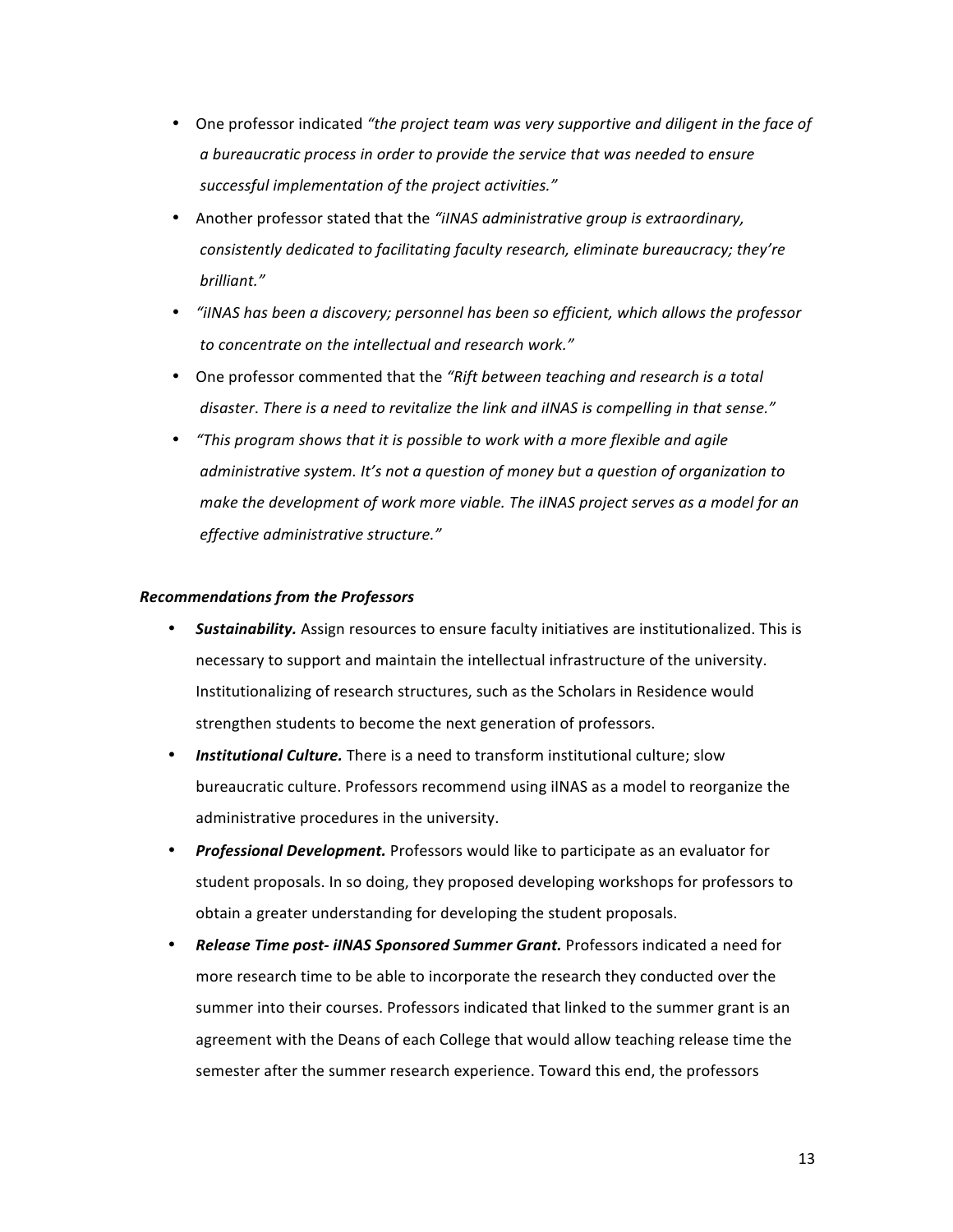recommend meeting with the Deans to discuss setting aside funding that would ensure release time for the summer grant recipients.

- **Disseminating Research Experiences Across Colleges.** The meetings iINAS organizes with professors provide a great networking opportunity. The professors would like for these meetings to continue. One example proposed involved organizing an end of year annual conference with iINAS. The professors indicated an interest in learning more about the research conducted by their colleagues and suggested inviting professors from other Colleges or Departments; such as Humanities or Department of English. These opportunities could establish a bridge between different departments.
- **Establishing a Scholarly Community.** iINAS could be a way to connect professors among Colleges by creating a blog to make sure professors stay involved. In addition, professors entertained the notion of having the iINAS project staff assist with facilitating connections between undergraduates and graduate students.

## **Meeting with the Deans**

Deans and senior administrators representing the Colleges of General Studies, Business Administration, Architecture, and Education participated in this interview. Introductory remarks from the participants echoed words of praise for the project activities, management and the staff. The iINAS project provided an opportunity for one of the deans to attend a workshop at Dartmouth on fundraising. For this specific activity, the project staff was complimented on their professionalism in organizing the various aspects of this opportunity.

The iINAS project has also served as a catalyst to generate new activities and workshops. The iINAS project team has taken the initiative to organize workshops, which removes the administrative burden of coordinating the logistics of these activities from the senior administrators. The Deans conveyed their commitment to creating and supporting academic workshops. This discussion revealed that workshops have been taking place in the College of General Studies. An effort is being made to engage professors who are traditionally spending most of their time teaching, in these academic workshops and in mentoring students. One example involved a professor who reviewed the summer proposal of four students. According to the mentor, the materials were well organized, simple and easy to understand.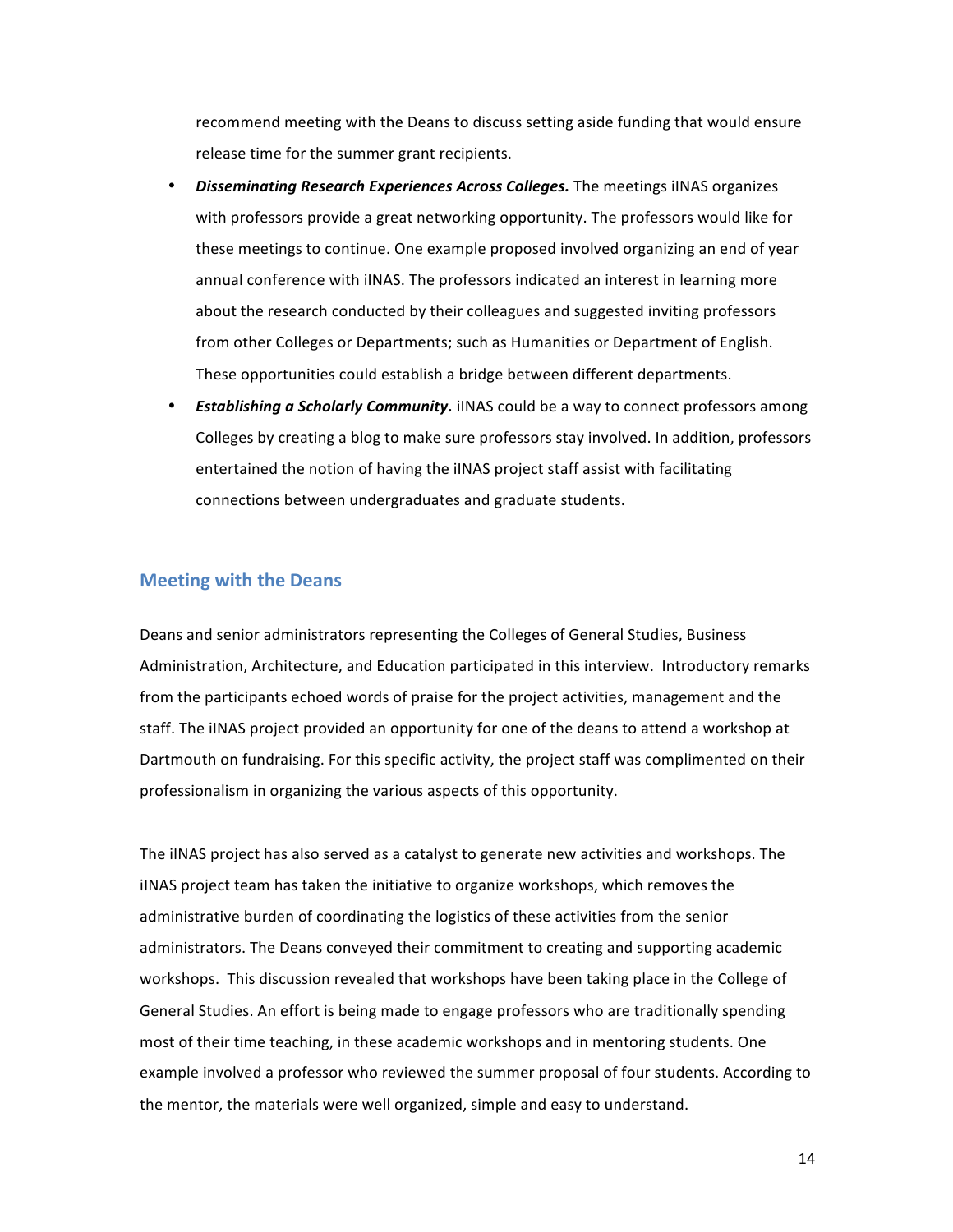#### *Sustainability of iINAS Project Activities*

During the interview, participants were asked to reflect on strategies required to sustain the project activities once the grant funding has ended. Funding was identified as one of the issues needed to sustain these activities. It was suggested that the administration should create an endowment to fund research at the undergraduate level that would expose students in their first year to research. Funding for these activities would ensure research skills are embedded in the courses and would continue throughout students' academic pathway to develop their sophistication in research skills.

Because research has become more important for the College of Business Administration, particularly as the College is in the process of seeking accreditation, the Dean of this College, Dr. Latortue, requested to participate in the iINAS project activities earlier than what was planned in the grant proposal. According to Dr. Latortue, less than 10 professors out of 130 were regularly researching and publishing ten years ago. To date, approximately 98 professors are more engaged in conducting research and publishing and between 30-40 professors are actively researching and publishing regularly. This is result of a transformation that included the participation and support of the broader UPR-RP community, from the president down to the professor. In support of their accreditation efforts, the College of Business Administration has made a focus on undergraduate research and is contributing financially to the support of these activities, which also made it the right time to participate in the iINAS project activities. The College has reached a stage where undergraduate research is being promoted. To ensure faculty participation in creating a culture of undergraduate research, Dr. Latortue proposed the following strategies:

- 1. Give more faculty release time to professors so that they have the time to be engaged with advising undergraduates. He proposed to take one or two professors out of the classroom. In so doing, he argues that the costs are implicit and that no external money would be required to support this effort.
- 2. Propose reallocating funds when a professor retires by not replacing the professor. The savings (estimated at \$180,000) could be used as incentive income for professors who publish and who submit proposals to actively engage students in research. An external committee would evaluate the proposals. Professors would have the potential of

15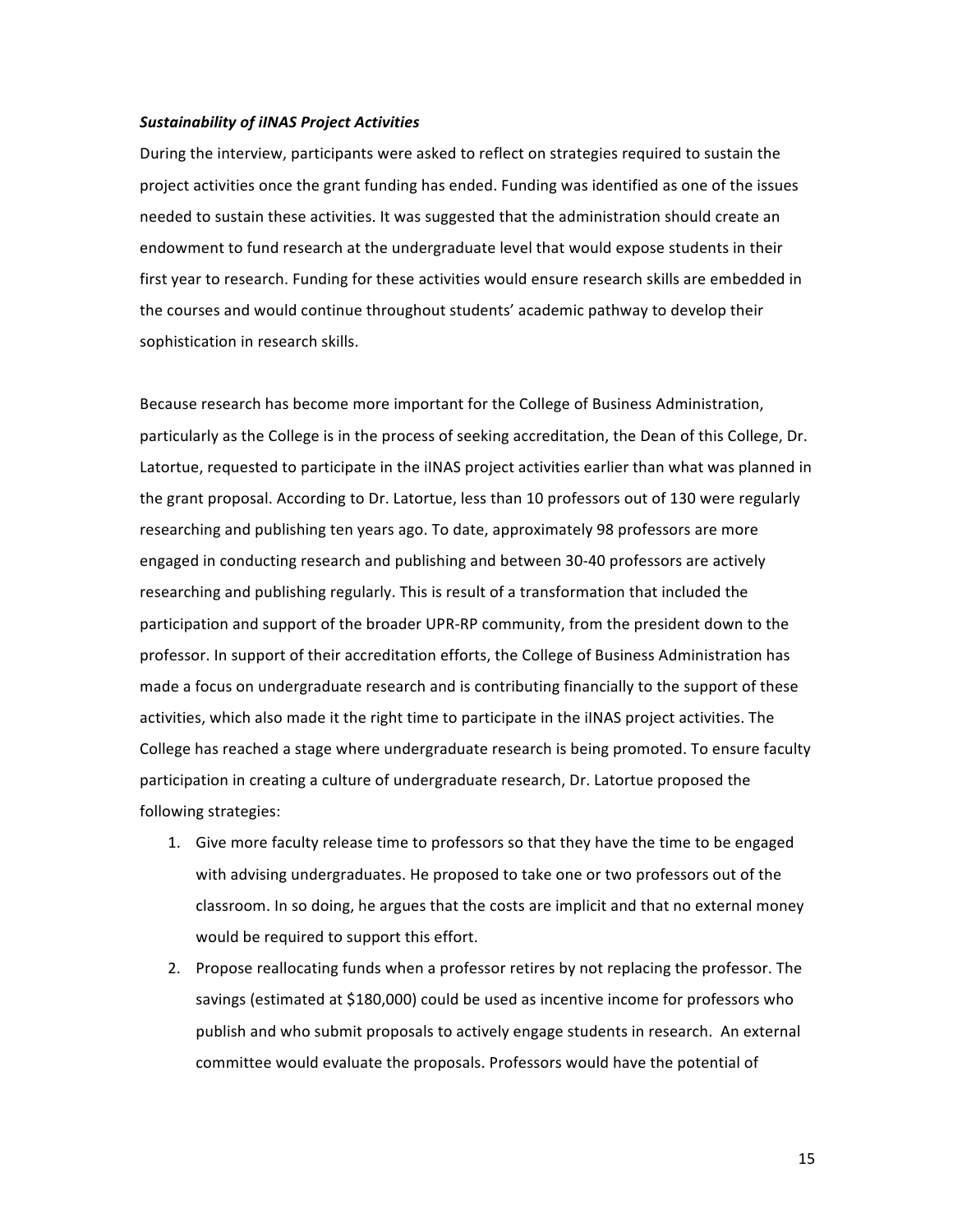obtaining supplemental financial support of  $$5k$  up to  $$15k$  with very explicit conditions and an objective way of evaluating specified outcomes.

- a. Proposed reallocation of a retired professor would provide 1/3 of the salary in the President's Office, 1/3 in the Chancellor's Office and 1/3 for faculty research. It was suggested that this may be a financial incentive to encourage Chairs and Deans to support younger PhDs interested in research.
- 3. Another strategy discussed is to acknowledge that research in academia is not a disconnect with reality and there are practical applications that benefit the community. One of the interviewees took a proactive approach to identify opportunities to participate in research. In so doing, funding was obtained from different agencies by recruiting the right people for the Center. "Researchers have to evolve and follow trends *in research. Incentives for faculty are important*."
- 4. Every student pays \$25/semester for technology. A portion of this amount could be used to conduct research on building databases.
- 5. Deans would come together to make a proposal to lobby senior administration.

In order to make this university have more students and enter grad school, which is one of the main objectives of the Rio Piedras campus, the Deans emphasized the importance of working with undergraduates, which will lead to a domino effect of ensuring the integrity of the intellectual infrastructure.

#### **Meeting with the Assistant Dean for Sponsored Programs**

The Assistant Dean for Sponsored Programs, Ms. Carmen Bachier, was interviewed to assess the progress of developing an Office of Sponsored Research, which is related to the project initiative of strengthening the institution's grant writing and fundraising capacity. Ms. Bachier explained the hierarchy of the pre- and post-award activities. Since 2012, the Deanship of Graduate Studies and Research (DEGI, Spanish acronym) oversees the Center for External Funding and Integrating Grant Initiatives, which processes and supports the pre- and post-award activities. The Grants Electronic Management System, GEMS, (formerly InfoEd) provides an electronic platform for pre- and post award activities. The Center is designed to work with professors to assist with developing proposals and submitting them through the GEMS.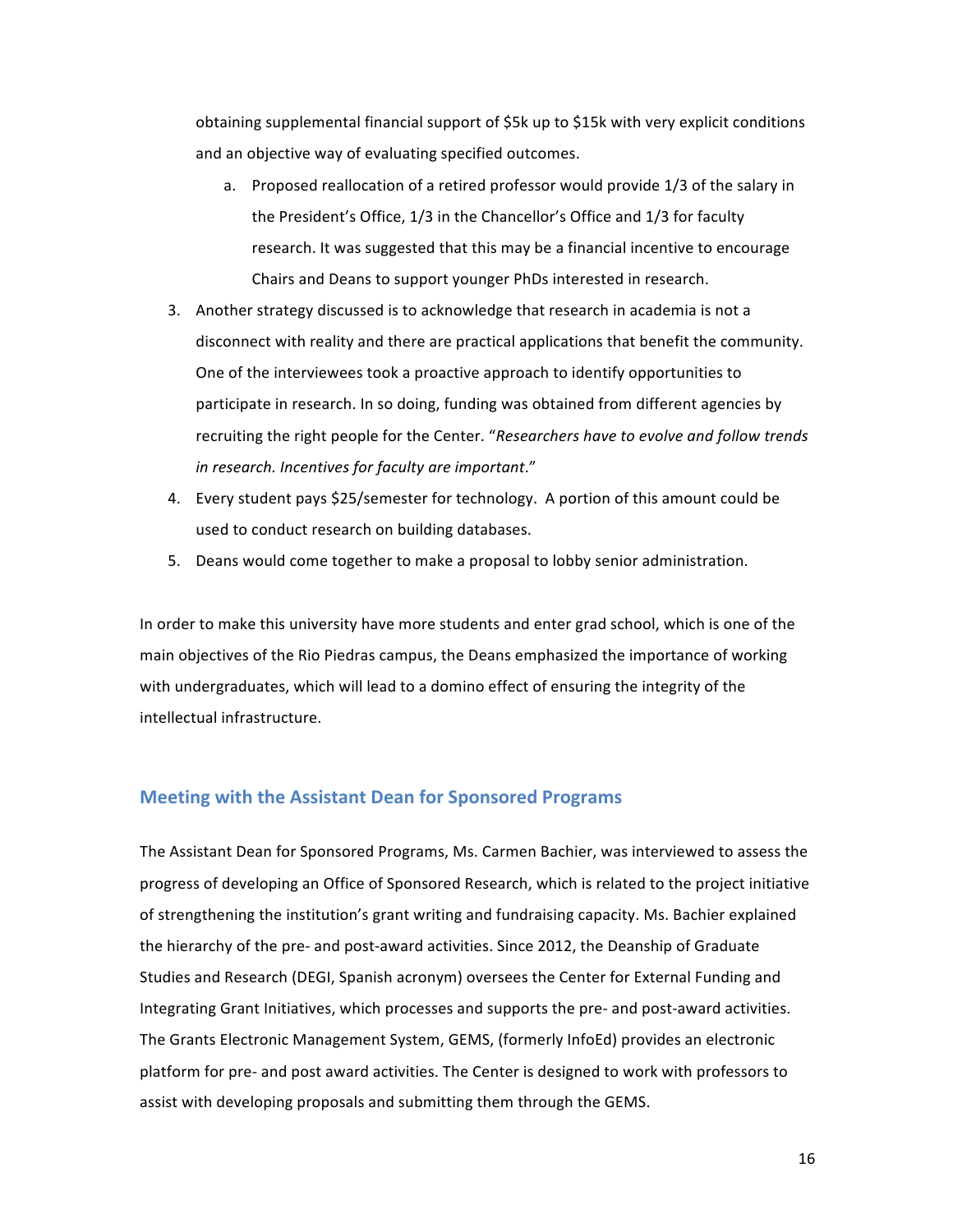At the time of this meeting, GEMS was in the phase of configuring the first module, which is proposal development. The Center acquired six modules: proposal development, IRB, financial module, etc. A pilot is underway with 2-3 professors.

The grant proposed developing an Office of Sponsored Programs to guide professors through the pre- and post award process within the first three years of the project. Moreover, in years 1-5, the grant indicated that the Title V project staff will organize a series of proposal writing workshops and seminars to increase faculty's knowledge of available funding sources, the individual requirements for various federal funding entities, including the National Science Foundation, National Institutes of Health, U.S. Departments of Education, Labor, Health and Human Services, Agriculture, as well as Puerto Rican organizations and private foundations and corporations.

Ms. Bachier provided the following updates in response to the aforementioned project activities:

- In Social Sciences, the Center has provided training to professors in psychology to develop proposals around the theme of *Violence*.
- The work plan for 2012 and 2013 involves sending emails to professors and deans to disseminate funding announcements. Part of the work plan also involves outreach to the federal agencies, with a specific focus on those agencies that have not typically funded research at UPR.

The Center is expecting a great number of professors who would need training. Toward this end, the Center is creating a committee that will meet with the Chancellor every Tuesday on Financial Planning and Sustainability. The committee is expected to be comprised of a diverse group from Finance, Continuation Studies, Extension Marketing and will present a plan to assist professors who are not accustomed to developing and writing proposals.

The Center is also developing a new strategy that will provide an opportunity for the Deans to meet with the Chancellor and report on the status of their funding strategies/opportunities. The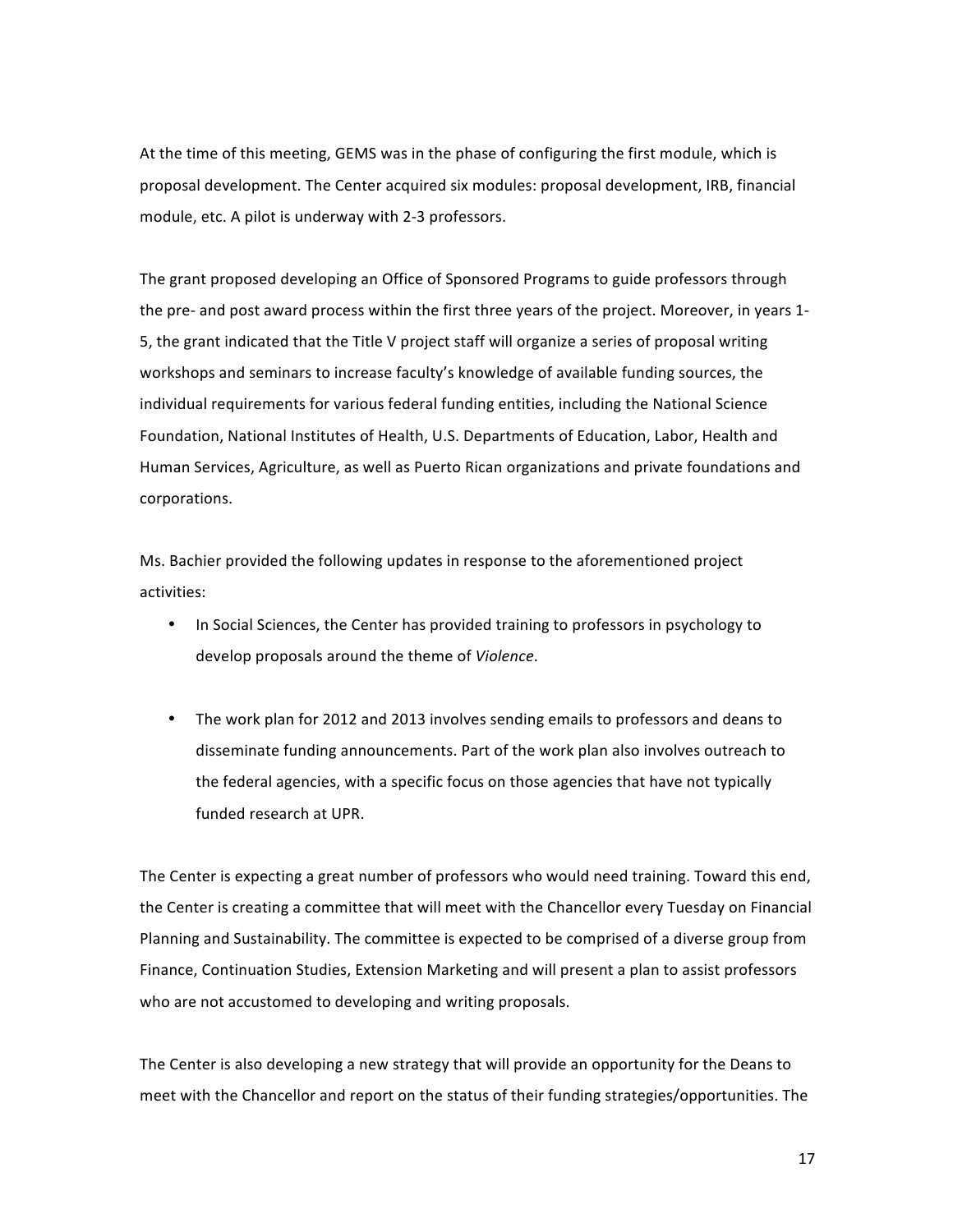Center will first reach out to new professors and help them to prepare submissions to Foundations, which according to Ms. Bachier, are easier to submit. A data-informed approach will also be used to provide information about the competitiveness of NIH and NSF grants. An inventory of professors from the different Colleges will be made to specifically target professors to discuss funding opportunities and resources. The Center will also make sure the Deans are aware of the funding opportunities for their respective College. This process will enable an annual monitoring of the number of proposals that are submitted and measure any changes in proposal submission. Ms. Bachier also discussed a presentation she was preparing entitled, *Historical Perspectives and Projections on Management of External Funds for the Future.* 

#### *Recommendations*

- Although the Center sends emails to professors in various Colleges requesting their needs for workshops, an evaluation mechanism to determine whether the needs have been met may help to improve the programming of the workshops.
- As the iINAS project staff are working very closely with the professors, coordination among the iINAS project team and the Center would ensure professors who are prepared to develop proposal are identified systematically.
- More structured meetings with the iINAS project team would ensure more meaningful collaboration and awareness of the project activities as it relates to the pre- and postaward initiatives.

## **Meeting with the Marketing Director**

The fundraising initiative of the iINAS project requires UPR to raise up to \$300,000 in private funds that will be matched by the USDE to sustain undergraduate research activities. Mrs. Rosa A. Rivera, Director of the Office of Development, Marketing and Communications provided an update on this project activity. This office is new and is the result of a merge of the Office of Development and Alumni Relations and the Communications Office. Their focus with regard to the iINAS project is fundraising to ensure the sustainability of these activities once the grant has ended. Toward this end, the office has established a development plan for the next three years.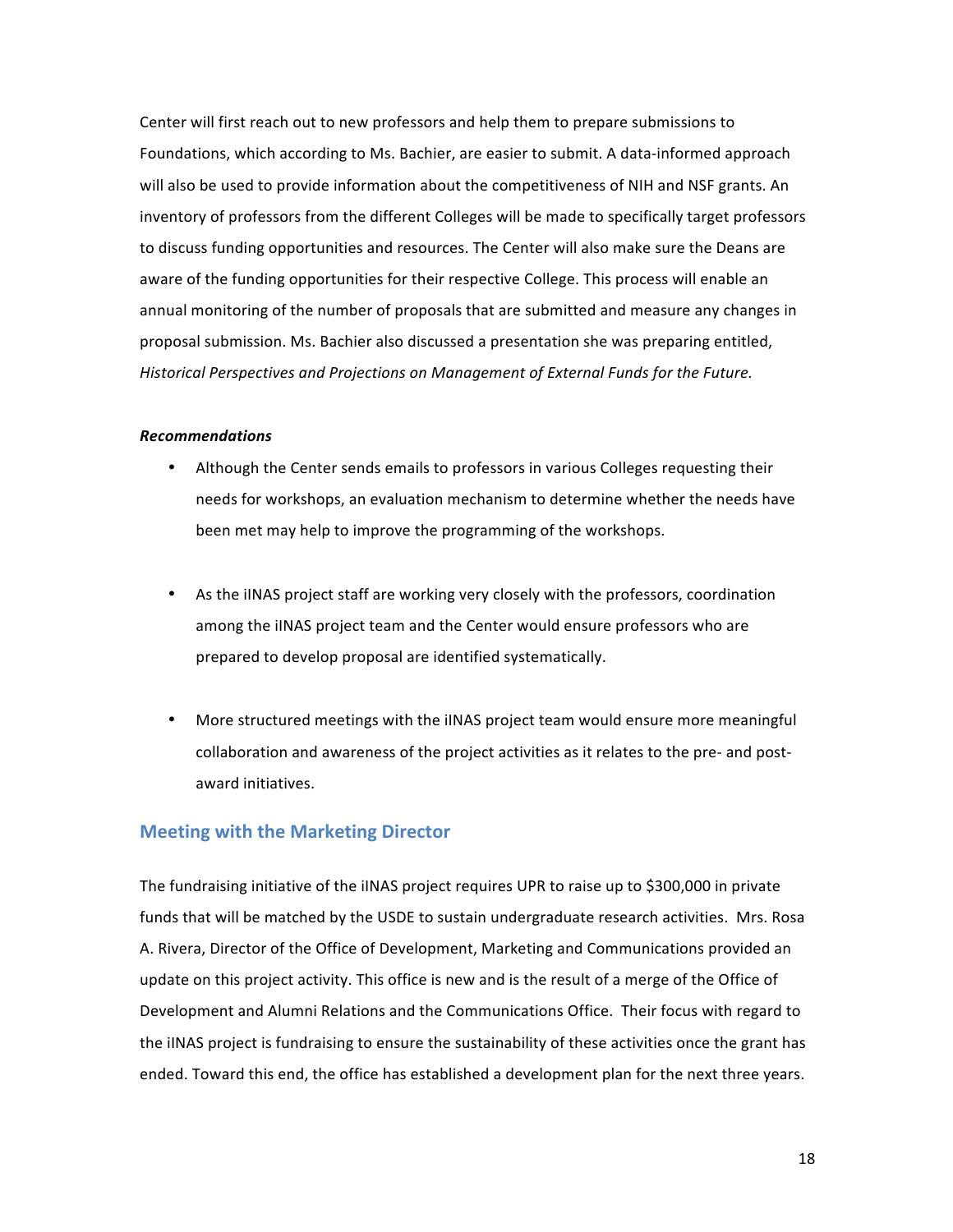The plan consists of developing a campaign, wherein marketing materials will be created to demonstrate the societal benefits of the project activities. This marketing campaign will be addressed and distributed to potential donors, such as private companies, alumni, etc. Events will be planned during homecoming and the  $100<sup>th</sup>$  anniversary to raise money. Alumni, students and parents will be invited. Each of the Colleges will also be involved in the fundraising efforts. Professors will be given a quota and encouraged to connect directly with alumni to raise money.

Mrs. Rivera articulated four goals for the next three years that involves the following initiatives:

- Developing and disseminating internal and external communication
- Establishing a new Advancement Office
- Monitoring the progress of their strategic plan and work plan
	- $\circ$  Golf tournament next Friday obtained \$30,000
	- o Anniversary
	- $\circ$  Gala event for alumni association
	- $\circ$  Concert at theatre
- Developing campaign strategies
	- o Private: \$20k
	- o Colleges (5): \$50k
	- o Annual campaign: \$20k
	- o Employees: \$10k

Plans are underway to design and launch a new website for the university. Although iINAS administers their home page, information can be more widely disseminated by sharing information about their project activities and events with this office. According to Mrs. Rivera, they have the capacity to disseminate information university-wide to students.

#### *Recommendations*

During this discussion, it became apparent that this office was not well informed about the various activities and resulting outcomes and impact the iINAS project has had and continues to have on its students and professors. Consequently, two main recommendations would enhance these efforts: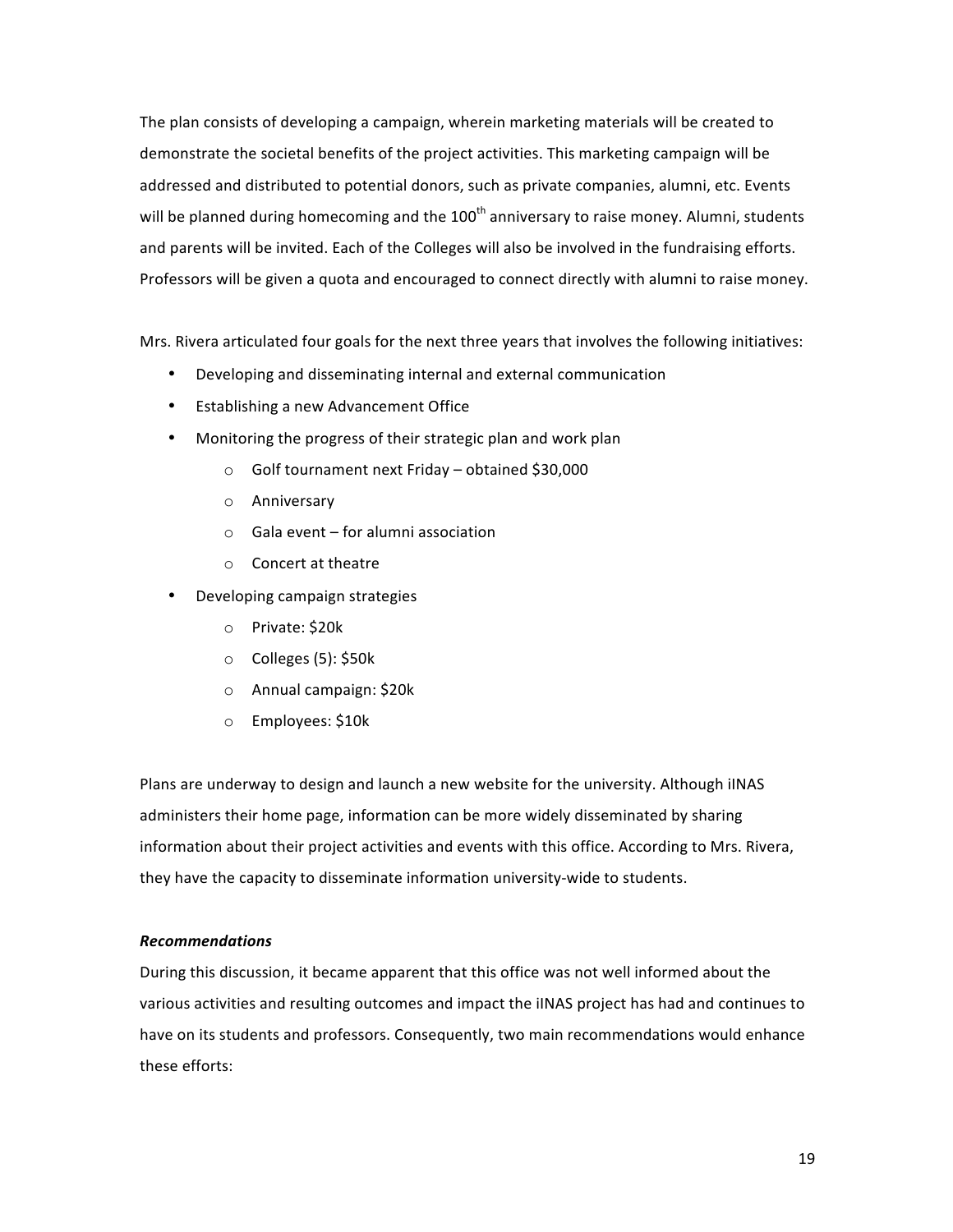- There is a need for the iINAS project staff to create a comprehensive communication plan that leverages the resources of this office to ensure widespread dissemination of the project activities and impact.
- Meetings with the Office of Development, Marketing and Communications and the iINAS project staff should occur on a regular basis to increase awareness of the project activities and share responsibilities of developing promotional materials that will contribute to the fundraising efforts.

## **Meeting with the Dean of DEGI**

#### **Overview of the Project**

The Office of Sponsored Research Projects is localized at the DEGI. The Dean of DEGI, Dr. Haydee Seijo, participated in this interview to discuss various aspects of the project. Dean Seijo indicated that she inherited proposal. In her opinion, the project has the potential to impact more students. In her assessment of the undergraduate activities, she indicated that the student participants are organized, well prepared and develop good research questions. In reference to the student symposium that was held last April, the 7 iINAS students who participated created very professional posters and were able to discuss their research and respond to questions. Dean Seijo stated that the iINAS students have the potential to become graduate students.

We discussed her impressions of the iINAS project impact on the professors. Dean Seijo reported that the first group of professors who participated in the summer experience numbered 16. Each professor gave a 10-minute presentation of their experience, which was not sufficient given their enthusiasm to discuss their research experiences. How can they include that experience in their classes? Dean Seijo commented that she was very satisfied to see recharged faculty with just one experience. She remarked, "It will be important to see how the *experience permeates in their course syllabus*."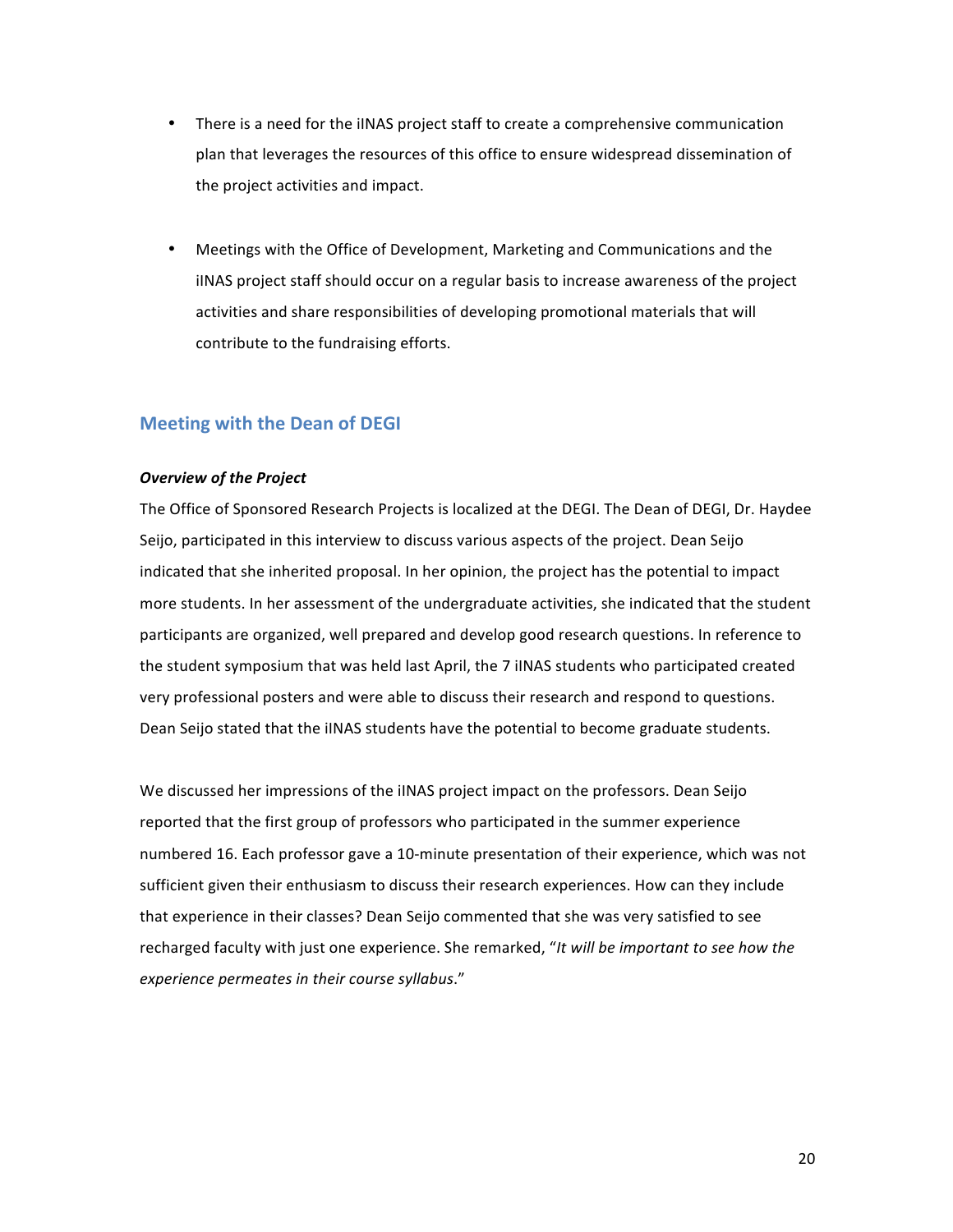#### *Administrative Challenges*

Dean Seijo admitted that the administrative procedures need to be more agile or faster. "Within the institution, there is a culture that is snail mail." The institutional processes do not facilitate quick process of working with external, international speakers. One example discussed was the travel arrangements, which requires her signature. Currently, administrative processes require multiple signatures and the challenge occurs when signatures are required at the time of the activity. One suggestion provided by Dean Seijo is to identify new strategies to communicate with project participants to ensure administrative processes are managed in a timely fashion. Regardless of the administrative challenges, the iINAS project team ensures the activities go on as scheduled. To address the administrative challenges, she described the recent creation of an office that will review administrative procedures. The office has a new Director of Finance who is enthusiastic about change and who has been working in the recinto. A meeting, requested by DEGI, assembled the Office of Sponsored Programs, Director of Finance, Auxillary Dean of Research and Dean of DEGI to discuss strategies to expedite and improve administrative procedures. The administrative staff needs to understand how important it is to deal with researchers' requests in an efficient manner. Despite the administrative challenges, Dean Seijo affirmed that the "*iINAS* project staff goes beyond the call of duty."

#### Update on the Proposed iINAS Project Office

The progress report indicated that a plan has been approved to relocate the iINAS project office to the first floor of the main library. Dean Seijo confirmed that there have been discussions with the engineer regarding the floor plan and that funding has been allocated for this project activity. The Director of the Library apparently was eager and cooperative at the beginning, but did not realize the amount of space that was being requested for the undergraduate iINAS project participants. Conversations have since stalled. Dean Seijo proposed a series of meetings that include the Chancellor in order to move forward with this project activity.

#### **Institutionalizing iINAS Project Activities to Ensure Sustainability**

The progress report and meetings with various constituents have clearly identified the valueadded benefit of the project activities in enhancing the scholarship and research activities for both students and faculty. The following describes Dean Seijo's thoughts on how to institutionalize some or all of the project activities.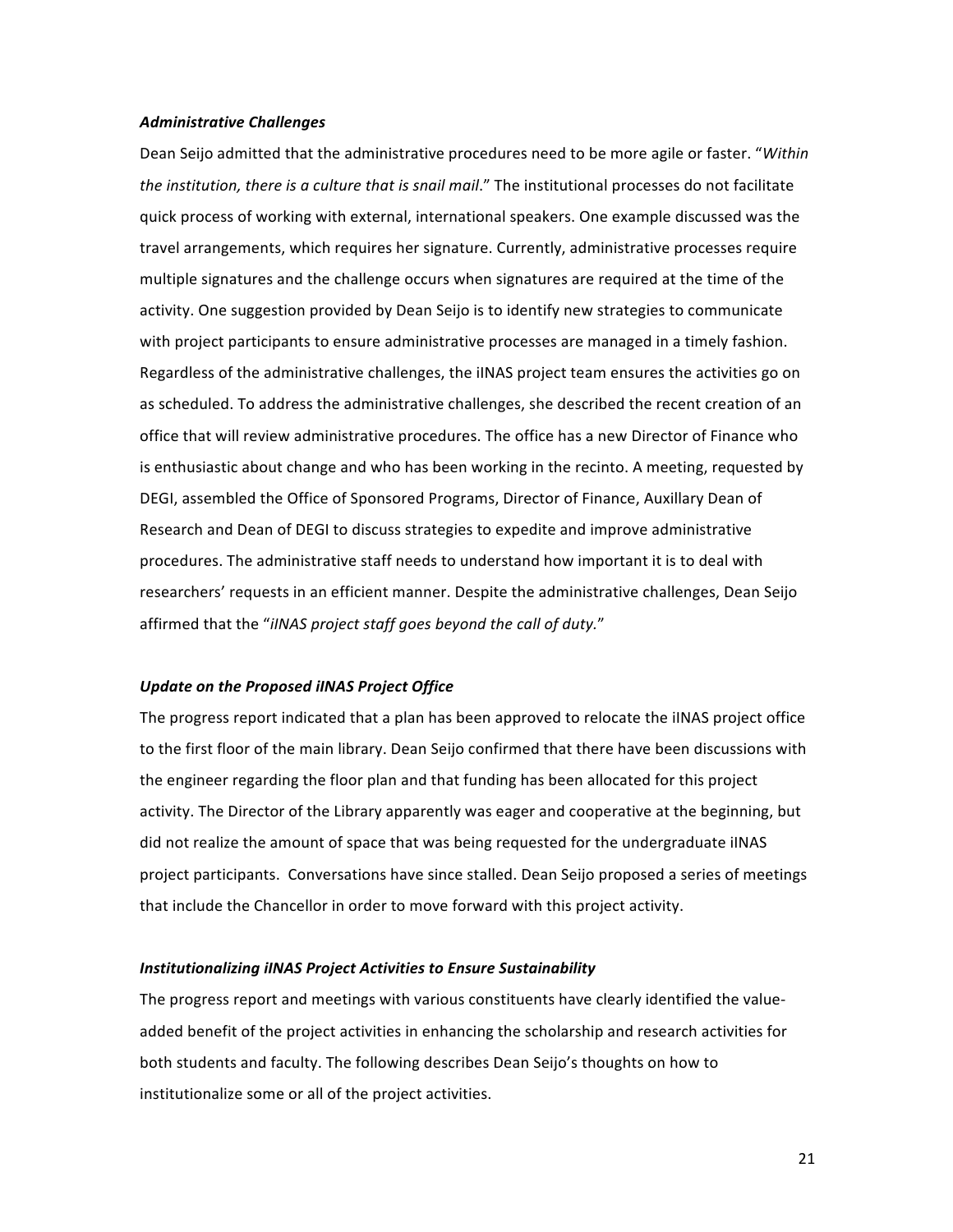- Continue coordinating symposia or small conferences for students that will keep students interested in research. The symposium last April for undergraduates and graduate students resulted in 84 poster sessions and 20 conference sessions. Dean Seijo was amazed at the response, as most of the projects presented were from undergraduates and included the iINAS student participants. Plans are underway to make this an annual symposium.
- Ensure opportunities exist that enable professors to continue working with students. Consider formalizing an Independent Studies – like course where students would be eligible to receive credit hours to do research.

#### *Release Time for Faculty*

Dean Seijo indicated that the Chancellor's commitment to research is absolute. DEGI has been creating ways to provide professors with assistance to present their research at conferences. Further, the Deanship of Academic Affairs has provided funds to support this initiative. The Academic Senate is considering a new policy for graduate studies that states that professors who are productive and are able to obtain external funding can have release time for research that can range from 3-6 credits. It is her hope that this proposed policy would be approved by next month, October 2012. The Subcommittee of Administrative Council has been working with a definition of release time and productivity to produce a clear policy. Further, discussions that clearly articulate parameters defining research and the types of publications that should be taken into account for promotions will also be broached. Release time should also be taken into consideration for faculty who are going abroad to do their research. The release time would be available after their summer research experience. Professors would prepare a work plan indicating their time and effort and describing their activities for submission. A follow-up report would be required to measure the professor's progress with respect to their work plan. This process would monitor the effectiveness of providing release time to faculty.

#### *Project Management Procedures and Mechanisms*

Do you consider the opportunities you have to meet with the iINAS Project Director sufficient to have a clear understanding of the status of the project or address any challenges? In response to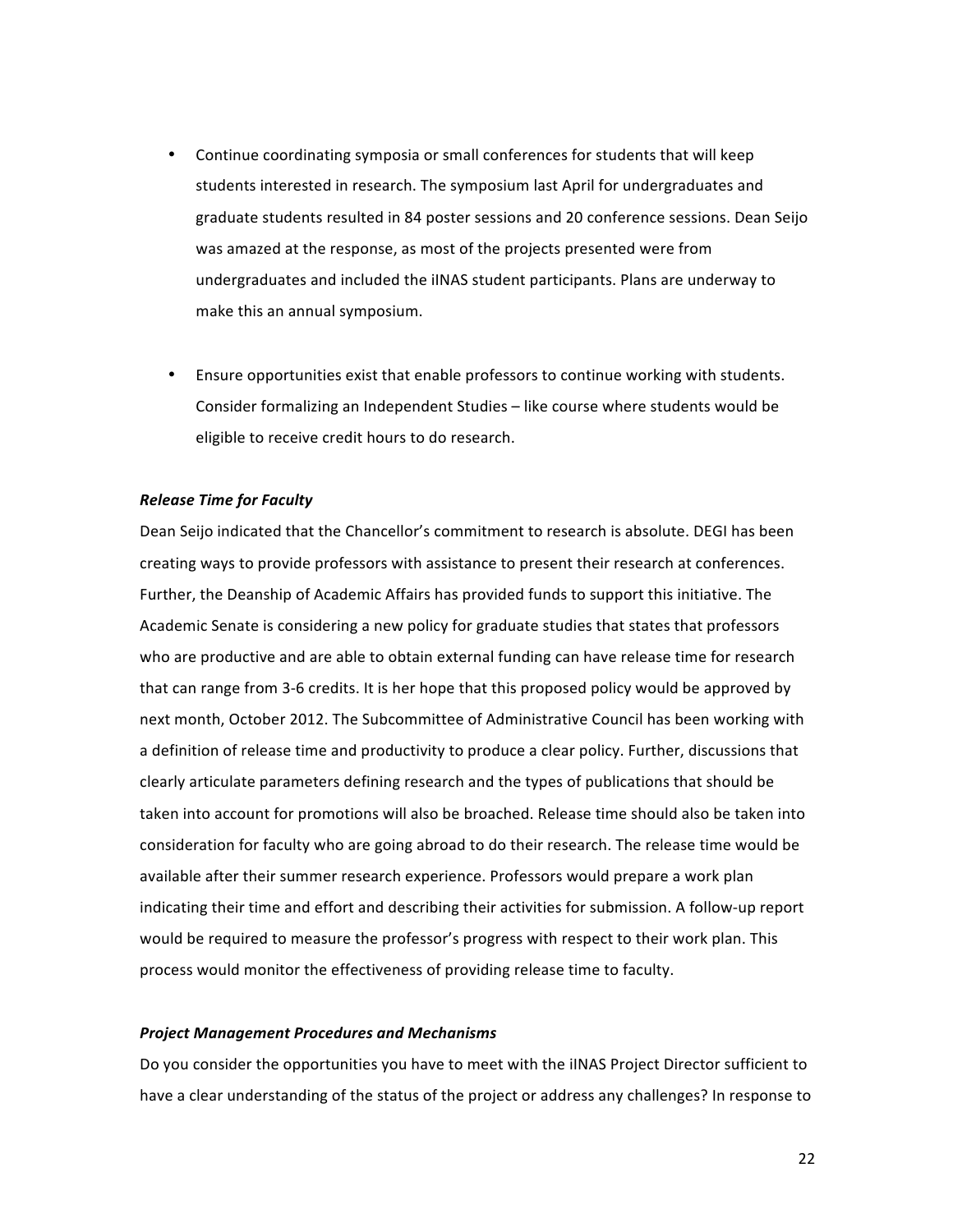this question, Dean Seijo indicated that she meets with Dr. Maldonado-Vlaar monthly to stay aware of the project activities, but confesses that more communication would be helpful. She mentioned that there is open communication and a good working relationship with the project director and staff.

#### **The Office of Sponsored Programs and iINAS**

Dean Seijo explained that dealing with the modules and implementation and configuration of a new system has been a "*huge change of culture for employees*." DEGI has focused on this process. There is a Grants Administration Specialist to prepare workshops for the faculty. Efforts are needed to spread the word about GEMS and communicate this new system more assertively. Currently, small groups of professors have been recruited to use the modules to obtain their impressions and input. Ten staff members are being integrated into the Office of Sponsored Programs to assist with this new initiative and manage time and effort reports. Upon reflection, she agreed that more communication to the iINAS project team would be beneficial during this process.

#### *Recommendations*

- Need to design strategies as to how efforts can be sustained. "Great effort! The group has *done* well and are very passionate; we need to keep it alive."
- Greater visibility is needed. Dean Seijo mentioned iINAS in several meetings and not everyone is aware of the project.
	- $\circ$  Use the Webpage, post activities
	- $\circ$  The current iINAS project office is not centrally located. This speaks to the importance and urgency to get the new office established.
	- $\circ$  Take advantage of the university radio station to be interviewed during shows. DEGI has  $\frac{1}{2}$  hour program to present research and researchers on radio. Make a program about iINAS and include students who have been through the process. Propose creating a session for iINAS students and faculty weekly on Mondays at 5pm. The radio reaches a large student and external audience.
	- $\circ$  Work with the Office of Development, Marketing and Communications to invite the Press to cover iINAS project external seminars and other activities.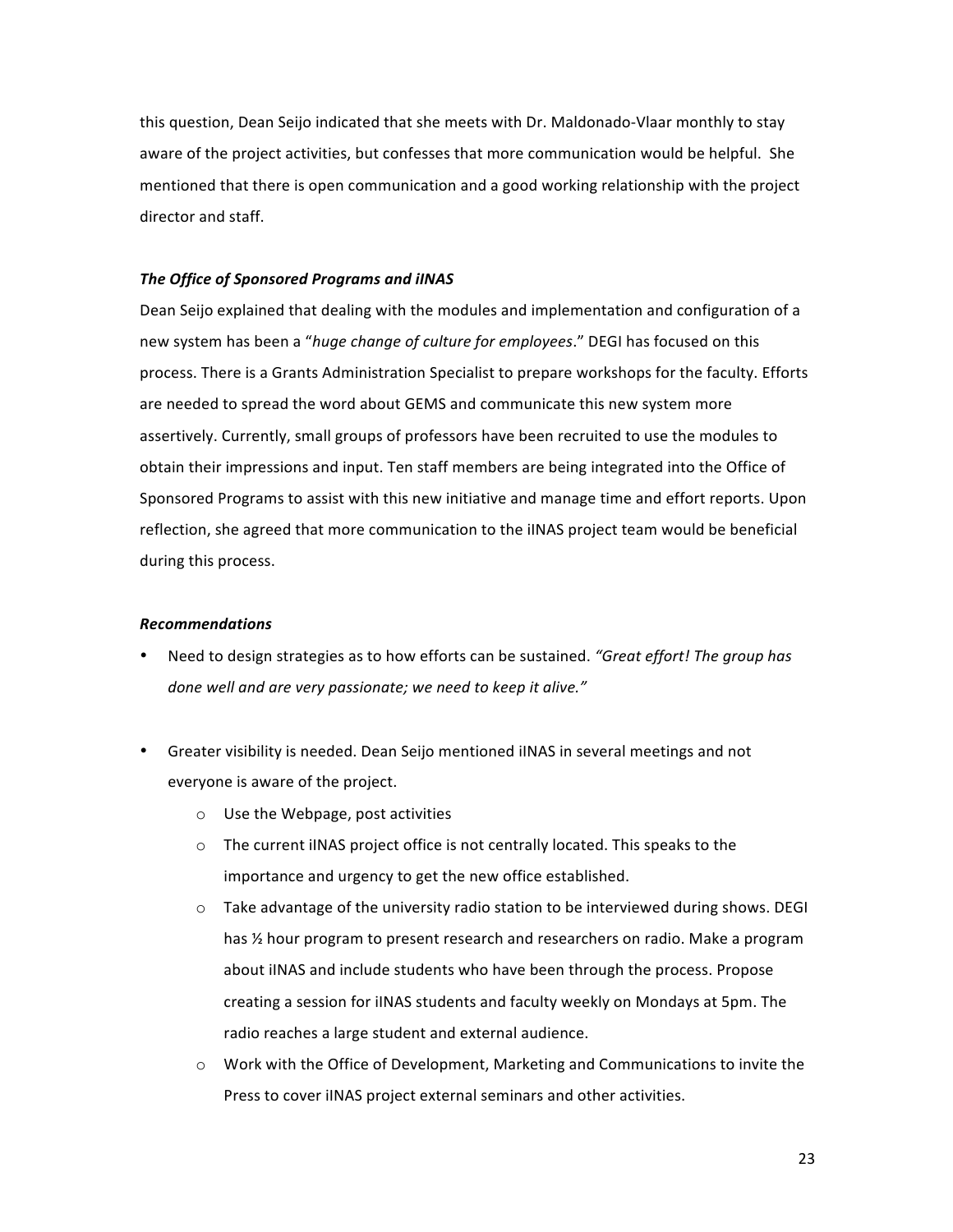## **Meeting with Undergraduate Students**

#### *Undergraduate Student Initiatives*

During this site visit, a meeting with students from two of the iINAS project undergraduate initiatives, Scholars in Residence Program (SR) and the Summer Research and Creative Activity Internship Program (SRCAI) was organized to obtain their feedback and recommendations.

#### *Population and Sample*

Seven undergraduates participated in this interview. Four students participated in the Scholars in Residence Program (SR) and three participated in the summer research program. More than half of the participants were females. Majors reported by the students consisted of political science, geography, sociology, psychology, criminology and neuropsychology. At the time of the interview, the student sample was comprised of one student each currently enrolled in their second, fifth, or sixth year. Three students were enrolled in their fourth year. Prior to the start of the interview, students were apprised of their rights in accordance with regulations governing human subject protection. To further protect the confidentiality and anonymity of subjects, the following findings do not reveal any information that would identify the student participants.

#### *Student views of the iINAS project activities*

Student responses clearly revealed the value-added benefit of the iINAS project activities. According to one of the students, the iINAS project provided opportunities for students to do research and encouraged students to present their research and foster relationships with professors. For most of the students, it was their first time doing research.

#### *Building Awareness of the Research Process, Graduate School and Career Opportunities*

One of the benefits mentioned involved helping the student become more aware of applying to graduate school. In this instance, the student was interested in applying to graduate school. The iINAS project resources and the student's mentor helped to define the student's research interest and discipline for graduate study. In addition, the iINAS project activities and faculty mentor were essential in clarifying what it means to be in a graduate program, what it means to do research and create new knowledge, how to develop research questions and the importance of being motivated in a graduate program. A student commented, "Dr. Alvarez did a great job in saying that noone else in Puerto Rico has done this." Students showed enthusiasm about their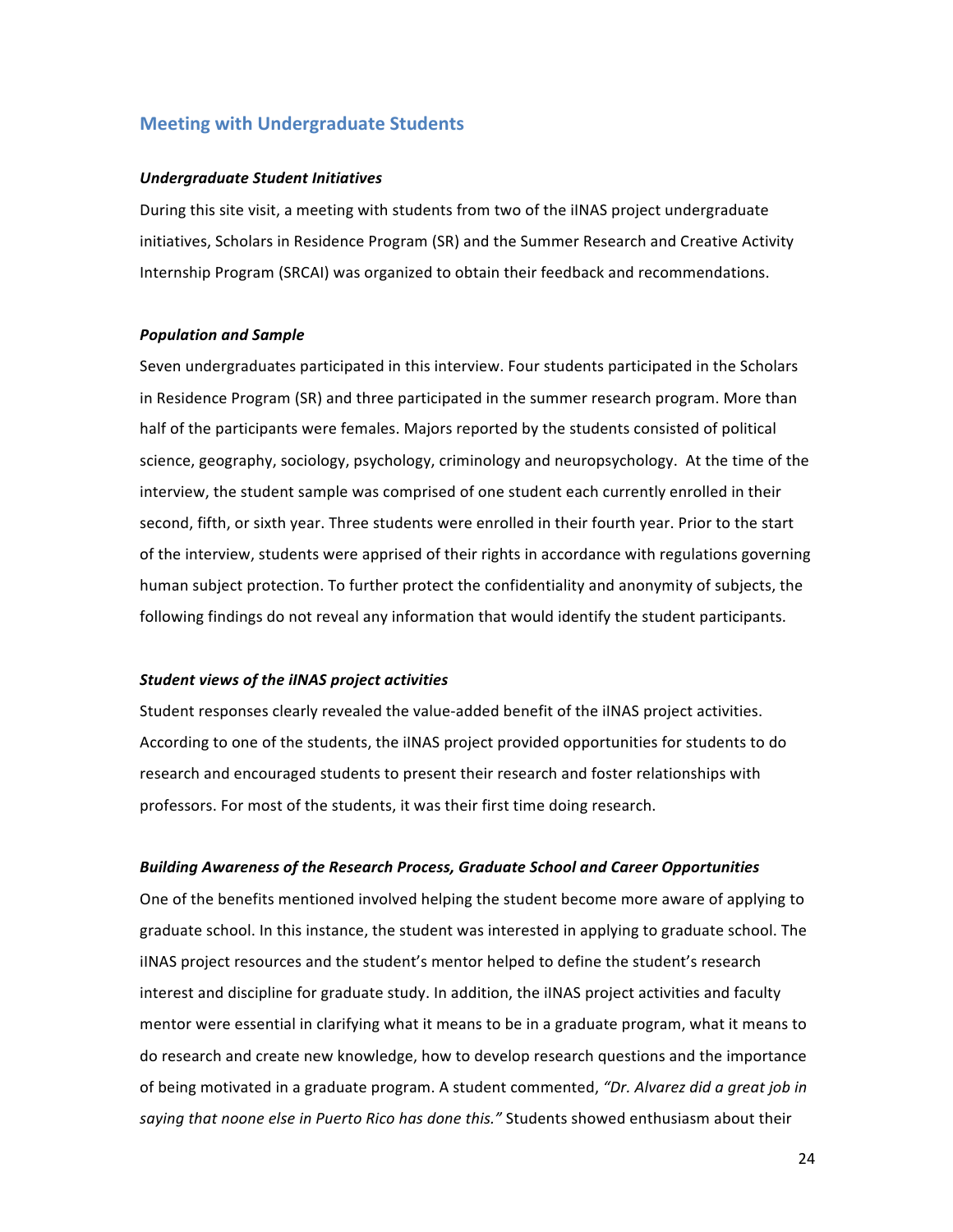research experience and mentioned that through research, you have the opportunity to "*meet cool people, experts and professors.*" One student recounted an experience of presenting a poster and obtaining feedback from other researchers and described how it was a motivational experience. In some instances, students indicated that, prior to their research experience, they did not fully understand what it meant to have a Master's or PhD degree; nor were they aware of what a thesis is. Nearly half of the participants (3 out of 7) expressed an interest in applying to graduate programs. Lastly, the interviews also revealed that the research experience broadened students' minds of career opportunities. All students continue to do research with a faculty mentor.

#### *Student Comments on the Summer Research Program*

Students unanimously agreed that the length of the summer research program (six weeks) was too short. Students conducting research in the social sciences needed IRB approval before being able to begin the research. According to the students, this process took approximately two weeks and as such did not allow for sufficient time to work with participants in the research study. Students also remarked that the research has enhanced their academic development. In some courses, students commented on having a greater understanding of the methodology because of this experience and are also eager to publish their work.

#### *Student Comments on the Scholars in Residence Program*

Students who participated in this program indicated that they grew a lot academically and personally as well as learned a lot in their discipline and in their abilities as future researchers. They all expressed an interest to continue after the actual program experience ended. The students were aware that without this program, they would not have been able to do research and advocated for more students to have the opportunity to participate in this program. One of the students was accepted into an external internship program and indicated that he/she felt more prepared and more disciplined as a result of participating in the program.

#### **Most Rewarding Experience**

Students were asked to comment on their most rewarding experiences.

• Summer Research: The most rewarding experience was ... "to know that you structured an *idea* and researched a new project; like nurturing a baby idea"

25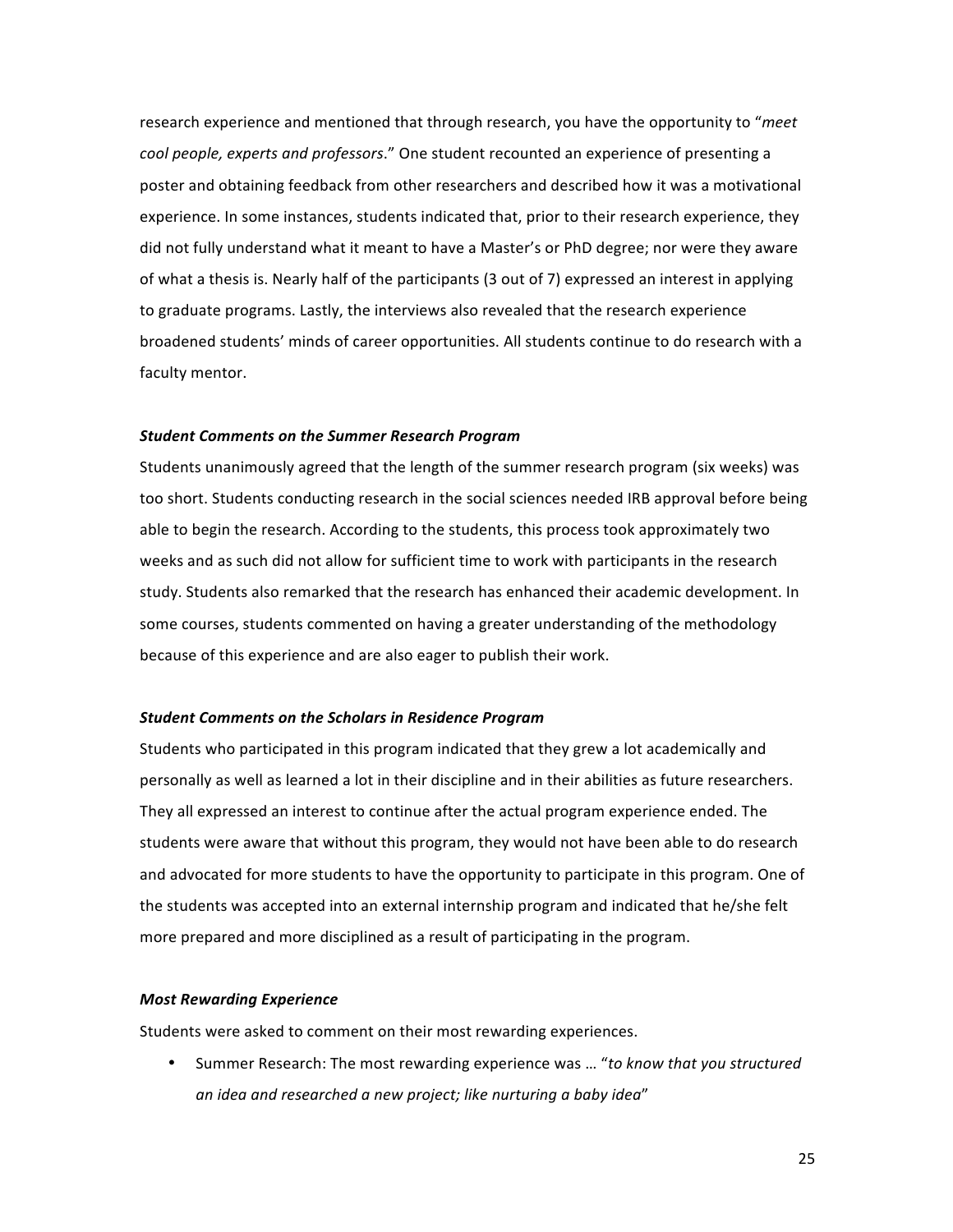- For one student, the most rewarding experience was talking to people about their experiences in relation to the student's research project.
- For one student, the most rewarding experience was ... "When my family understood what I was doing. I presented at the final ceremony at iINAS, and my parents were *proud.* They kept asking questions. It was rewarding to have disciplined yourself to be a *researcher."*
- For another student, the most rewarding experience was ... when a student asked a question and the mentor did not have the answer. The student realized that he/she was contributing new knowledge and that the research was indeed important.

# *Student Recommendations for the Summer Research Program and Scholars in Residence Program*

- *Summer Research Program*
	- $\circ$  Because of the length of the program, better communication of program expectations and deliverables need to occur earlier in the 6 week period
	- $\circ$  Sessions should be less abstract. For example, if discussing how to create a poster, provide an opportunity for students to create their posters
	- $\circ$  For students doing research for the first time, need to explain that research is a difficult process
	- $\circ$  Invite other students that have published their work as an idea for one of the weekly meetings
	- o Talk about lessons learned, need concrete examples
	- $\circ$  Opportunities to continue their research projects
	- o First meeting reunion for summer research should be about the IRB process

## • *Scholars in Residence Program*

 $\circ$  Classes with Alvarez, feedback should be weekly instead of twice a month to learn more about different areas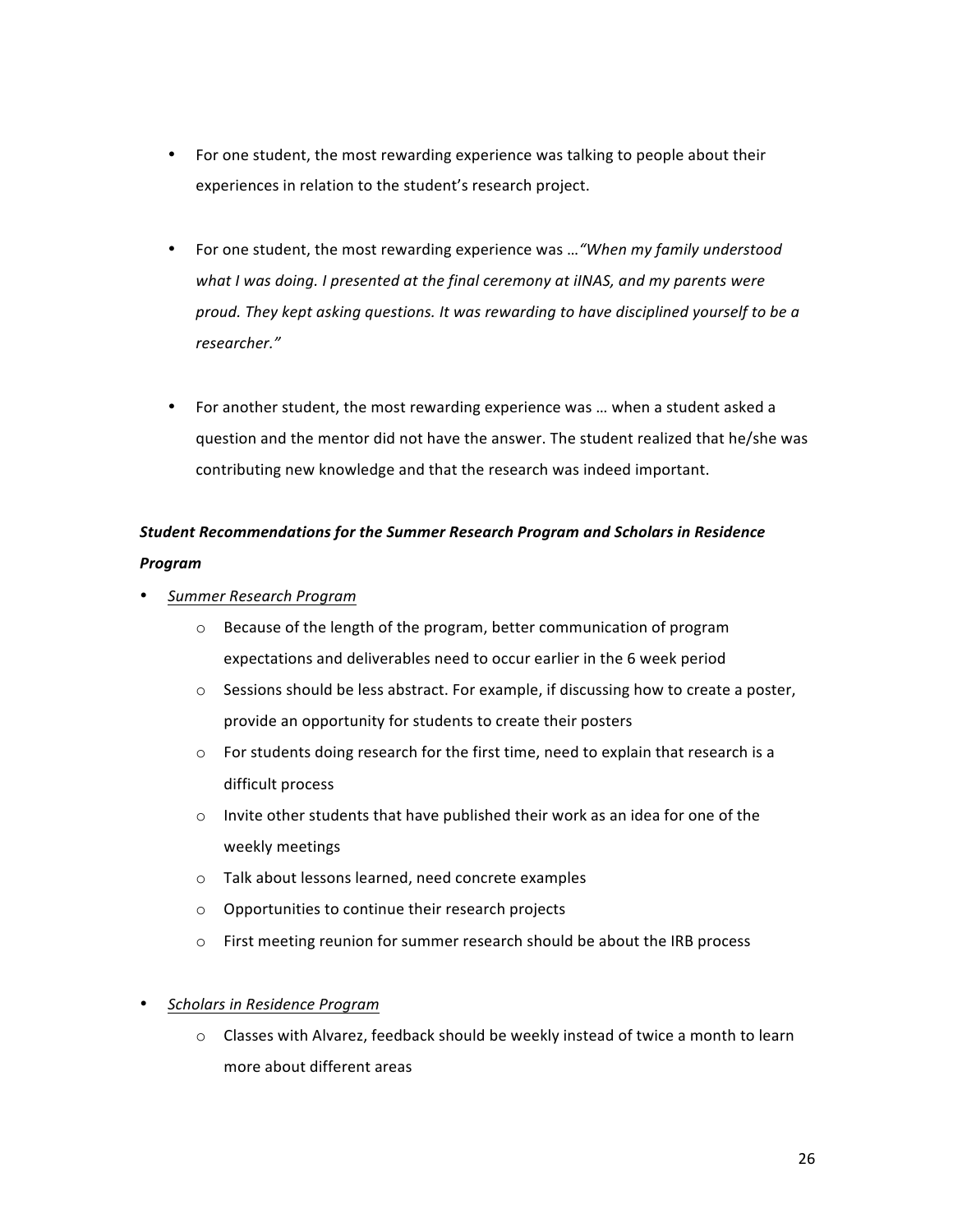- $\circ$  Didn't talk about their projects during their meetings; students would like to incorporate this in the reunions
- $\circ$  Sessions should be hands on with specific examples
- o Need feedback more timely
- $\circ$  Sessions were structured with one format, which may not have been relevant for other disciplines
- $\circ$  Unrealistic to attend all projects, but need a space where students can talk about the project
- $\circ$  Incorporate dedicated time to discuss their research projects and learn about the research projects of fellow students
- $\circ$  Students expressed an interest in being involved in the conceptualization of the weekly meetings
- o Used SR Program students to recruit students for subsequent years
- *General Suggestions*
	- $\circ$  Involve graduate students in similar disciplines
	- o Research and classroom and should compliment each other
	- $\circ$  Develop a scholarly community with students in both programs as well as grad students

## **Meeting with Project Evaluator**

The last meeting provided an opportunity to discuss the project's evaluation component with Ms. Gladys Colon-Rivera, the project evaluator. Based on the review of the year 1 evaluation report and the interview with Ms. Colon-Rivera, the project evaluation activities are comprehensive and involve literature-based strategies and validated survey methodologies to effectively monitor and assess the project activities toward its stated goals and objectives. At the time of this meeting, Ms. Colon-Rivera indicated that she was working on the second evaluation report base that will involve focus groups with students and faculty.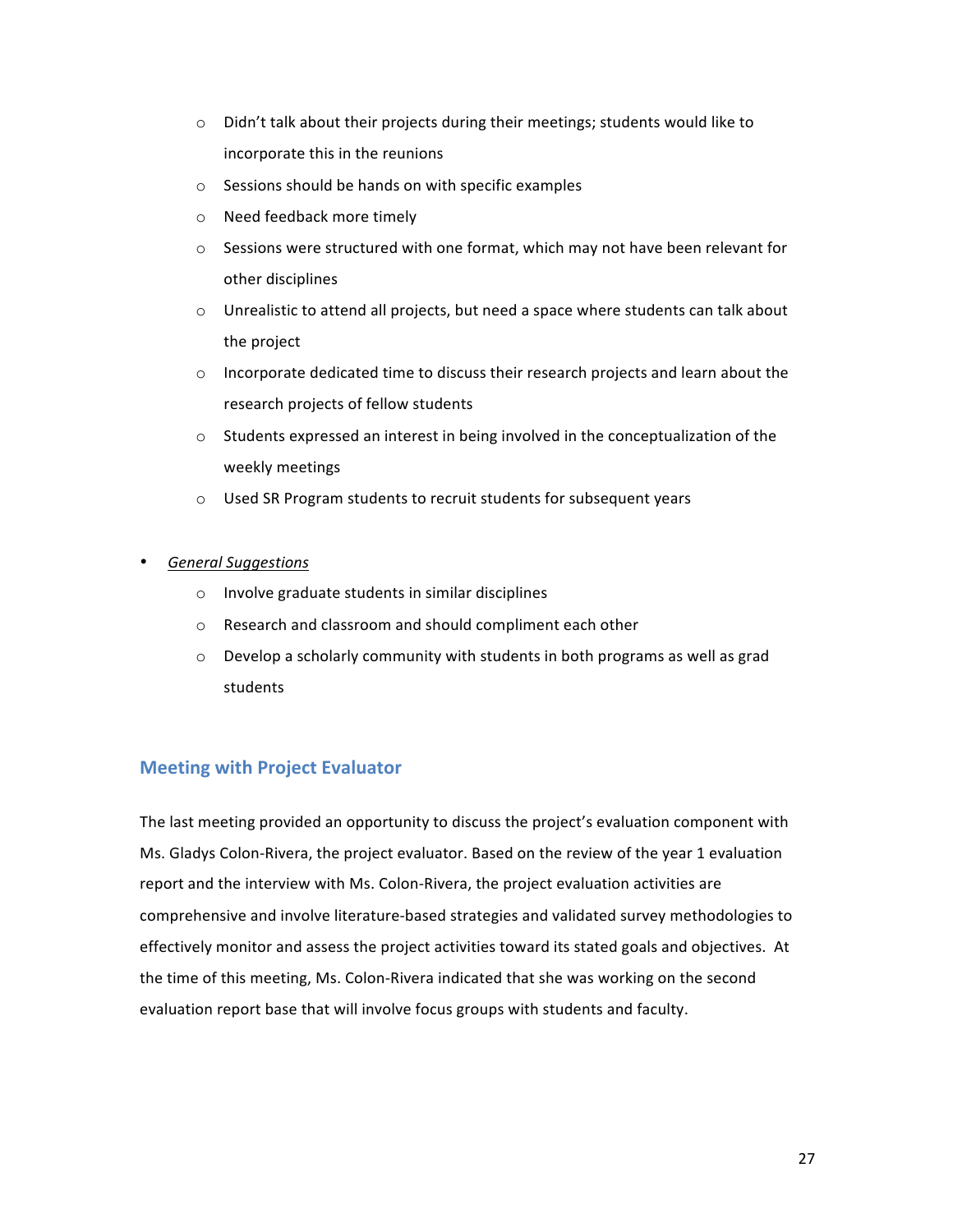#### *Recommendations*

Currently, the evaluative activities have focused primarily on the short-term impact of the programmatic activities. One recommendation would be to develop and disseminate follow-up surveys for students and faculty to assess the long-term usefulness of the project activities. Continuous monitoring of project participants is essential to fully understanding the long-term impact of the project and the factors that impact students and faculty to more fully engage in the research enterprise in their respected disciplines. The follow-up surveys would gather data on the impact of the project activities with respect to a change in the level of knowledge of key research areas, perceived usefulness of the project activities, sustained level of participation in related research activities, and career and educational intentions. These efforts will not only provide a long-term assessment of the project activities, but also assist in tracking the educational progress of the student participants.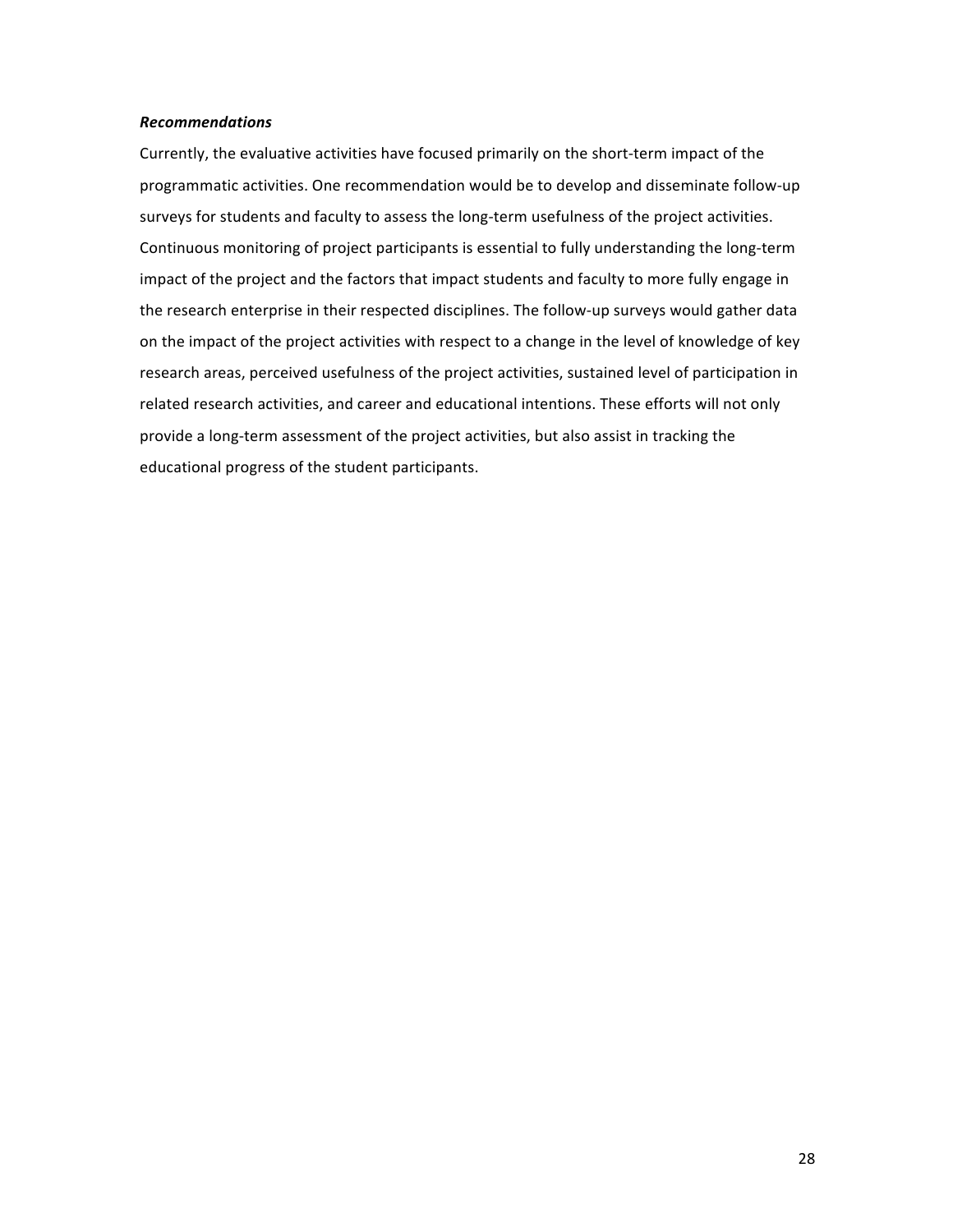## **Appendix 1: External Consultant Meeting Agenda**



University of Puerto Rico Río Piedras Campus "Strengthening UPR-RP through the Development of Research Based- Academic Culture" Department of Education Title V External Consultant Meeting (Title V) Agenda

Monday, September 10, 2012 9:00 am- 5:00 pm Jaime Benítez Rexach 306 Meeting Room

8:00 am- 9:00 am Departure from Hotel Casa Blanca Old San Juan Dr. Medeva Ghee Dr. Carmen S. Maldonado-Vlaar

9:00 am- 12:00 noon Introductory Meeting with iINAS staff

Dr. Carmen S. Maldonado-Vlaar, iINAS Director Dr. Aurora Lauzardo, Coordinator Dr. Ana I. Álvarez, Coordinator Mrs. Zobeida Díaz Pérez, Project Manager Dr. Medeva Ghee, External Consultant

12:00 noon- 2:30 pm Lunch Dr. Carmen S. Maldonado-Vlaar Dr. Aurora Lauzardo Dr. Ana I. Álvarez Mrs. Zobeida Díaz Pérez Dr. Medeva Ghee

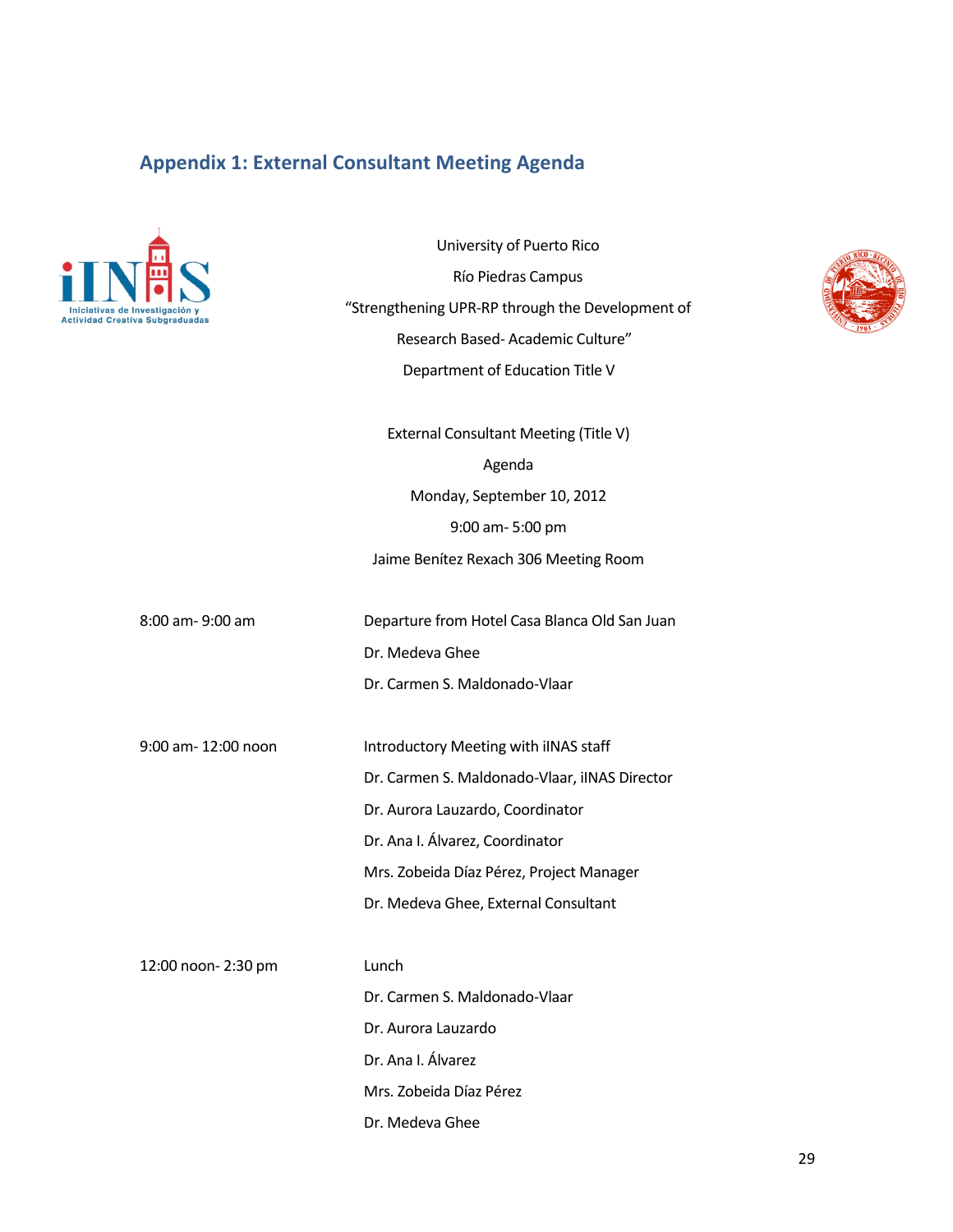| 2:30 pm- 3:30 pm                  | <b>iINAS</b>                                               |
|-----------------------------------|------------------------------------------------------------|
|                                   | Meeting with professors- iINAS                             |
|                                   | Dr. Vanessa Vilches, General Studies Professor             |
|                                   | Dr. Madeline Román, Social Sciences Professor              |
|                                   | Dr. John Stinson, Social Sciences Professor                |
|                                   | Arch. Jorge Lizardi, Architecture Professor                |
|                                   | Dr. Estevao Fachini, General Studies Professor             |
|                                   | Dr. Don Walicek, General Studies Professor                 |
|                                   | Dr. Jorge Giovannetti, Social Sciences Professor           |
|                                   | Dr. Medeva Ghee                                            |
|                                   |                                                            |
| 3:30-4:30 PM                      | <b>iINAS</b>                                               |
|                                   | Meeting with Deans iINAS                                   |
|                                   | Dr. Luis A. Ferrao, College of General Studies Dean        |
|                                   | Dr. Paul Latortue, College of Business Administration Dean |
|                                   | Arch. Francisco J. Rodríguez, College of Architecture Dean |
|                                   | Dr. Edwin Vega, College of Education Associate Dean        |
|                                   | Dr. Medeva Ghee                                            |
|                                   |                                                            |
| $4:30 \text{pm} - 5:30 \text{pm}$ | Back to Hotel Casa Blanca                                  |
|                                   | Dr. Medeva Ghee                                            |
|                                   | Dr. Carmen S. Maldonado- Vlaar                             |
|                                   |                                                            |
| 7:30pm                            | Dinner-Restaurant Old San Juan                             |
|                                   | Dr. Cynthia Garcia Coll                                    |
|                                   | Dr. Carmen S. Maldonado- Vlaar                             |
|                                   | Dr. Aurora Lauzardo                                        |
|                                   | Dr. Ana I. Álvarez                                         |
|                                   | Dr. Medeva Ghee                                            |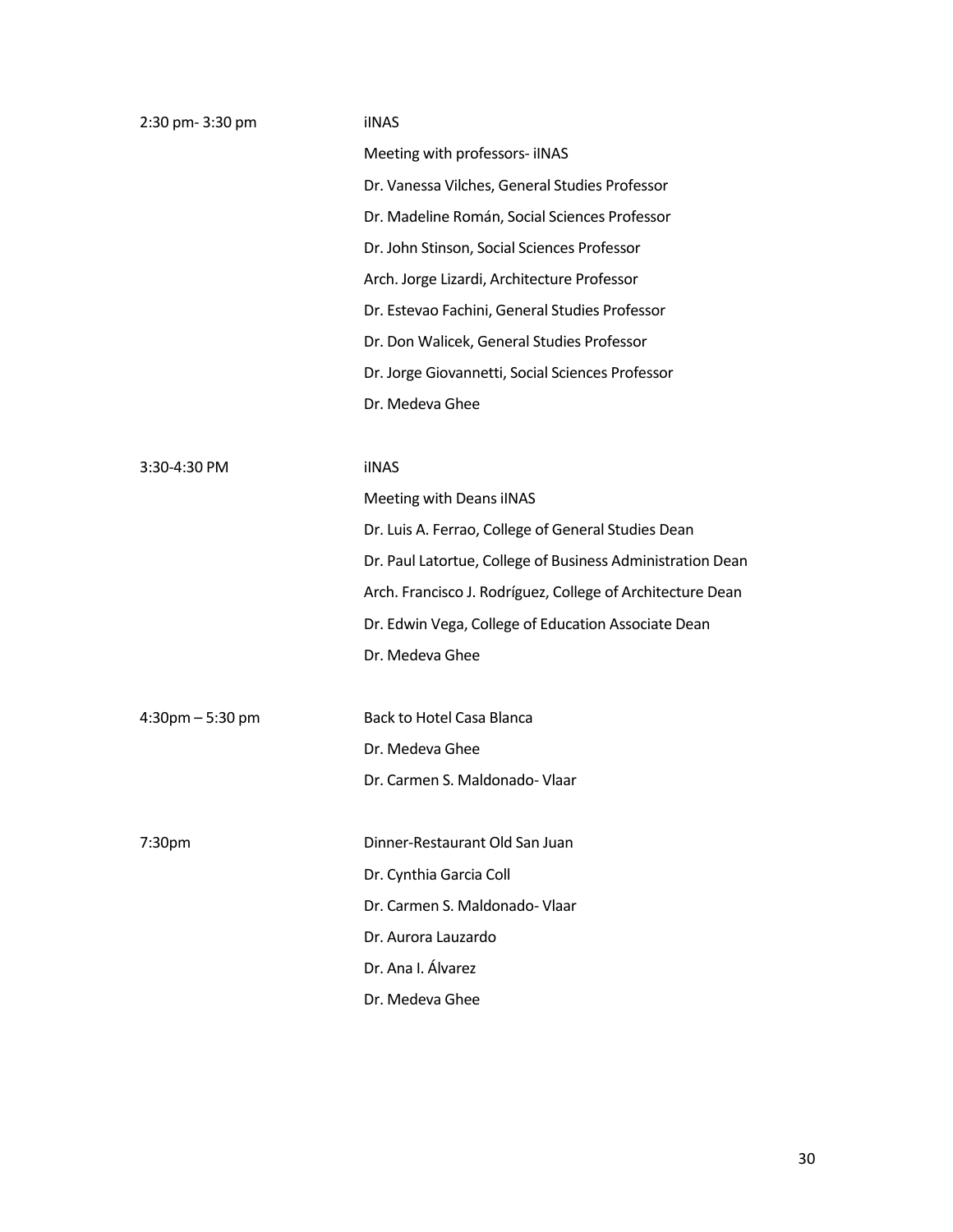

University of Puerto Rico Río Piedras Campus "Strengthening UPR-RP through the Development of Research Based- Academic Culture" Department of Education Title V



Tuesday, September 11, 2012 9:00 am- 5:30 pm

| 8:00 am-9:00 am    | Departure from Hotel Casa Blanca Old San Juan                   |
|--------------------|-----------------------------------------------------------------|
|                    | Dr. Medeva Ghee                                                 |
|                    | Dr. Carmen S. Maldonado-Vlaar                                   |
|                    |                                                                 |
| $9:00$ am-10:00 am | Deanship of Graduate Studies and Research                       |
|                    | (DEGI for its Spanish acronym)                                  |
|                    | Ms. Carmen Bachier, Assistant Dean for Sponsors Programs        |
|                    | Hogar Masónico Building, First Floor                            |
|                    | Dr. Medeva Ghee                                                 |
|                    | Dr. Carmen S. Maldonado-Vlaar                                   |
|                    |                                                                 |
| 10:00 am-11:00 am  | Meeting with Marketing Director UPR-RP                          |
|                    | Mrs. Rosa A. Rivera Rivera, Director Román Baldorioty de Castro |
|                    | <b>Building, First Floor</b>                                    |
|                    | Marketing, Development and Communication Office                 |
|                    | Dr. Medeva Ghee                                                 |
|                    | Dr. Carmen S. Maldonado-Vlaar                                   |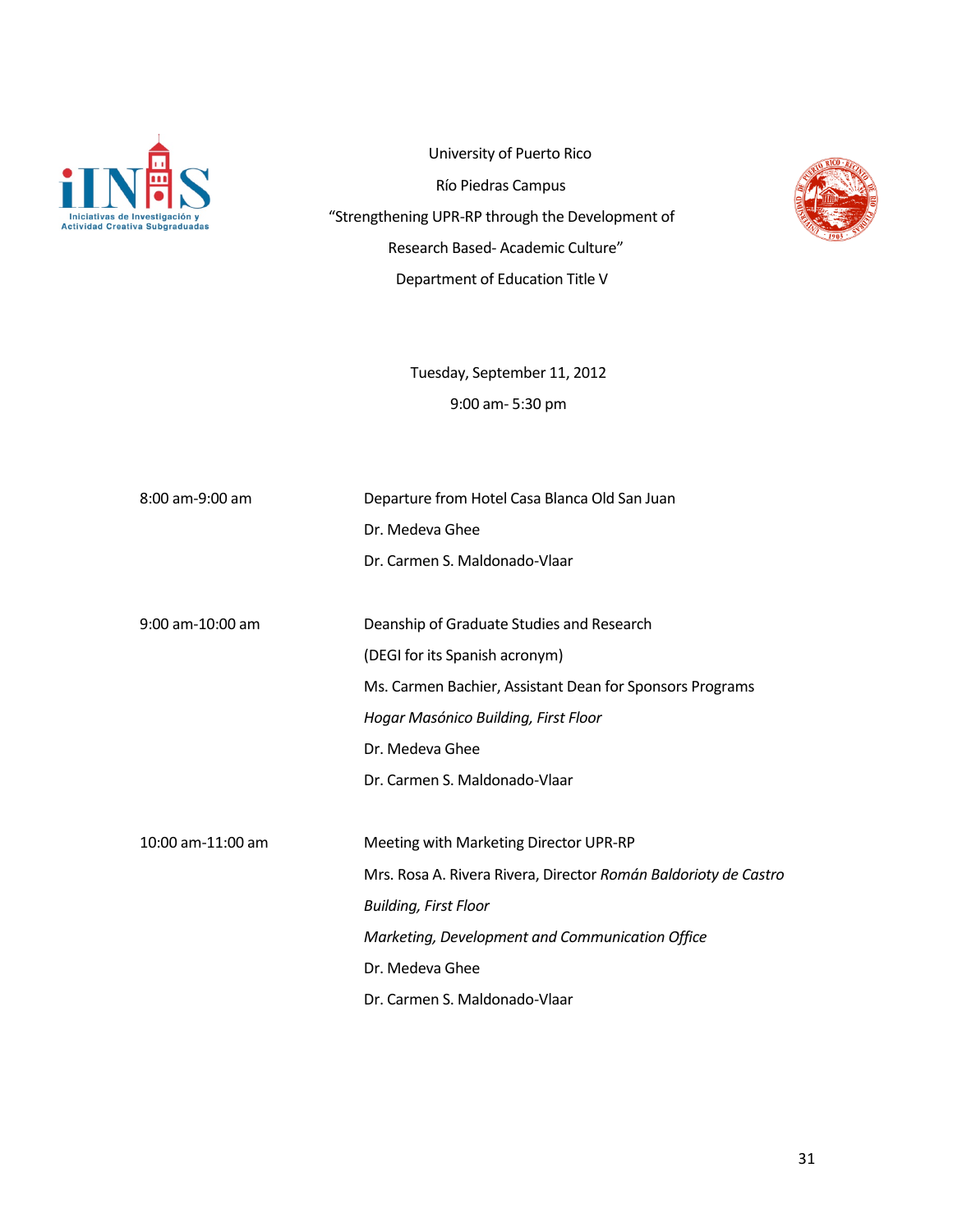| 11:00 am-12:00 noon | Meeting with Chancellor                                   |
|---------------------|-----------------------------------------------------------|
|                     | Dr. Ana R. Guadalupe, UPR-RP Chancellor                   |
|                     | Dr. Haydeé Seijo Maldonado, DEGI Dean Román Baldorioty de |
|                     | Castro Building, Second Floor                             |
|                     | Chancellor's Office                                       |
|                     | Dr. Medeva Ghee                                           |
|                     | Dr. Carmen S. Maldonado- Vlaar, Director                  |
| 12:00 noon- 2:00 pm | Lunch iINAS                                               |
|                     | Meeting with undergraduate students                       |
|                     | General Studies College; JBR-306 Meeting Room             |
|                     | Scholars in Residence Program 2011-2012                   |
|                     | María R. Santiago, Undergraduate<br>٠                     |
|                     | Cheryl Vázquez Colón, Undergraduate<br>٠                  |
|                     | Dana Muñiz, Undergraduate<br>٠                            |
|                     | Nelson Schwarz Iglesias, Undergraduate<br>$\bullet$       |
|                     | Summer Research and Creative Project Experience           |
|                     | María C. Chaparro, Undergraduate<br>٠                     |
|                     | Blanca Santo, Undergraduate<br>٠                          |
|                     | Jaime Géliga, Undergraduate<br>٠                          |
| 2:00 pm- 4:00 pm    | Exit Meeting and Recommendation                           |
|                     | <b>General Studies College</b>                            |
|                     | JBR-306 Meeting Room                                      |
| 4:00 pm- 5:00 pm    | Meeting with internal evaluator iINAS                     |
|                     | Mrs. Gladys Colón, iINAS Evaluator                        |
|                     | Former Architecture Building, Second Floor, Office 202    |
|                     | iINAS Administrative Office                               |
|                     | Dr. Carmen S. Maldonado- Vlaar                            |
|                     | Mrs. Zobeida Díaz Pérez                                   |
|                     | Dr. Medeva Ghee                                           |